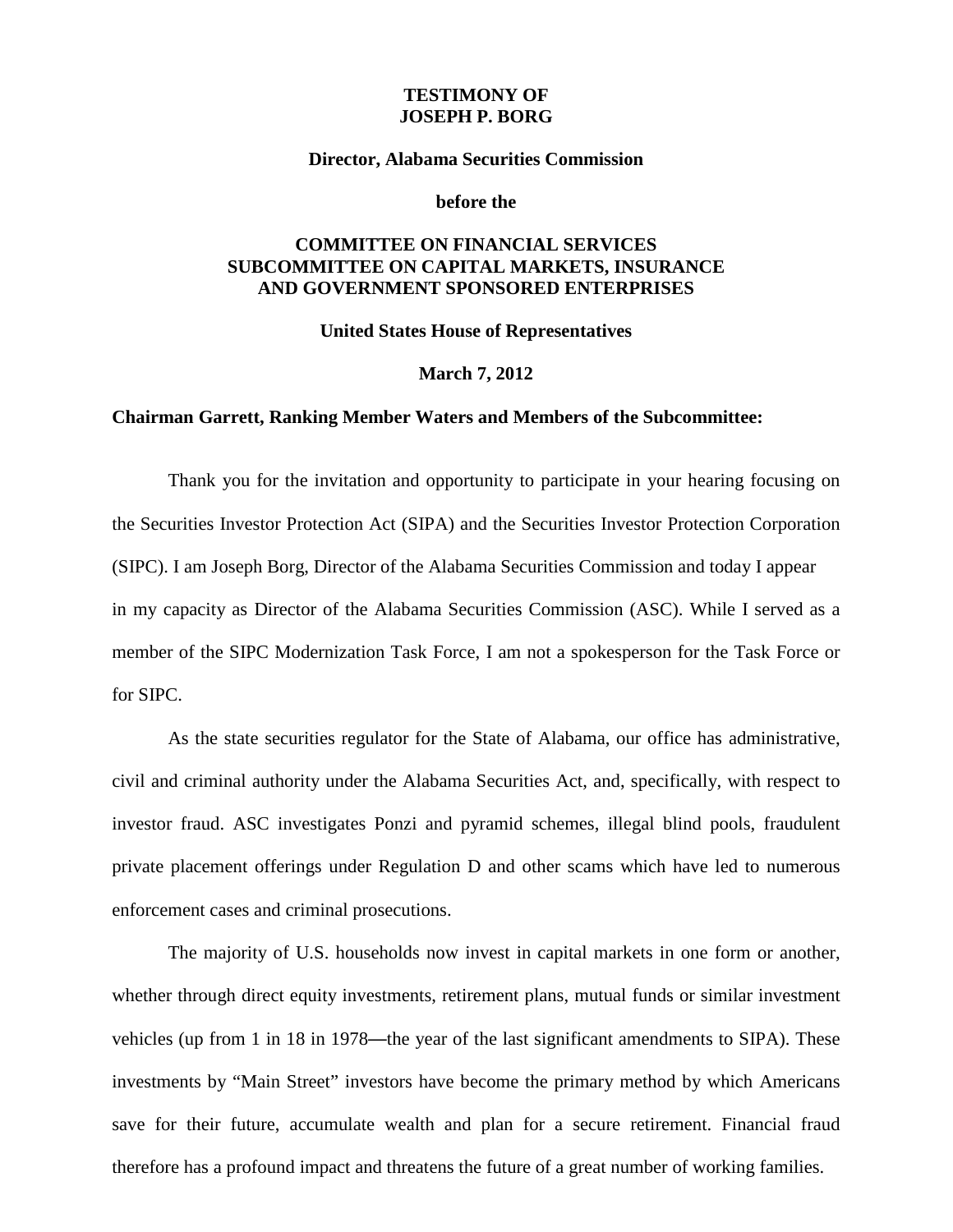Beginning June 10, 2010, the SIPC Modernization Task Force conducted a series of meetings (including industry and government agencies) and telephone discussions, as well as document reviews and research, which resulted in the Task Force presenting its "Report and Recommendations of the SIPC Modernization Task Force" to the SIPC Board of Directors in late fall of 2011.

As I previously testified<sup>[1](#page-1-0)</sup> in hearings held by this Committee on September 23, 2010, the Task Force focused on 12 main areas:

| 1. Adequacy of the SIPC Fund | 7. Customer Property        |
|------------------------------|-----------------------------|
| 2. Audit Responsibilities    | 8. Direct Payment           |
| 3. Avoidance Actions         | 9. Fictitious Securities    |
| 4. Corporate Governance      | 10. International Relations |
| 5. Customer Definition       | 11. Investor Education      |
| 6. Customer Name Securities  | 12. Levels of Protection    |

The published "Report and Recommendations" covers 15 recommendations encompassing the 1[2](#page-1-1) general areas mentioned above. As a member of Subgroup  $#1, ^2$  I shall discuss the recommendations primarily examined by our subgroup, namely Recommendations 1 through 4, 14 and 15.

<span id="page-1-0"></span><sup>&</sup>lt;sup>1</sup> Testimony of Joseph Borg before the Committee on Financial Services Subcommittee on Capital Markets, Insurance and Government Sponsored Enterprises**,** United States House of Representatives, September 23, 2010. [Copy attached as Appendix "A"].

<span id="page-1-1"></span><sup>&</sup>lt;sup>2</sup> The Task force was split into two subgroups with specific areas of review.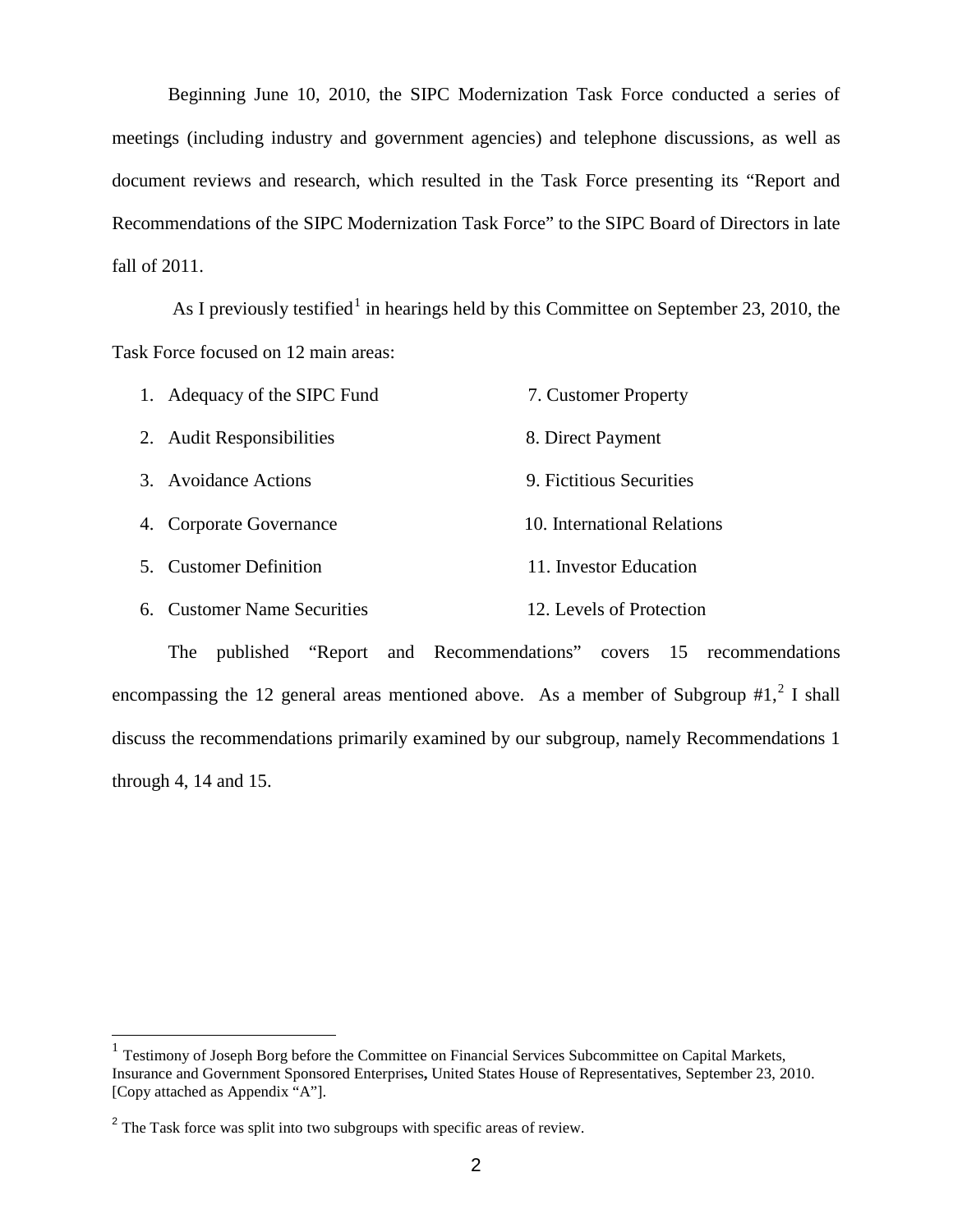# *RECOMMENDATION NO.1: INCREASE MAXIMUM PROTECTION T0 \$1.3*

#### *MILLION and INDEX THE LEVEL OF PROTECTION TO INFLATION*

I strongly supported an increase in the levels of protection and I stand by my previous testimony before this committee:

"...It is my belief that the level of protection with regard to the SIPC Fund should be increased from \$500 thousand to \$1 million. It is clear that in today's society, Americans are heavily invested in the markets and that a large portion of their retirement savings consist of securities investments in addition to savings in banks. Further, the \$1 million level of protection would match SIPC's Canadian counterpart, the Canadian Investor Protection Fund (CIPF), which is currently at the \$1 million (CAN). Secondly, I believe that the levels of protection should be indexed to inflation. Part of the public's concern with SIPC is the lack of adjustments over the years to the levels of protection, and indexing to inflation would allow some measure of increased protection going forward."<sup>[3](#page-2-0)</sup>

The recommendation of \$1.3 million reflects my original opinion of an increase to \$1 million plus an adjustment for indexing to inflation in recognition that Americans increasingly look to the markets and investments to secure their long term future goals. Congress has recognized the importance of "Main Street" investors in our markets and has consistently introduced legislation to further encourage small investors to continue investing in start-up companies, existing small businesses, and our markets. If we continue to encourage investments, we must recognize that the standards of the 1970s and 1980s can no longer apply in today's economic environment. The days of realizing the American dream of a secure future by saving only in a bank account or a certificate of deposit are long gone, especially with current rates generally below 40 basis points.

During the deliberations of the Task Force and after discussions with various government agencies, it became clear that concerns existed with regard to this recommendation; specifically, diverging from the historical relationship between FDIC and SIPC protection levels. Part of the

<span id="page-2-0"></span><sup>3</sup> Testimony of Joseph Borg before the Committee on Financial Services Subcommittee on Capital Markets, Insurance and Government Sponsored Enterprises**,** United States House of Representatives, September 23, 2010.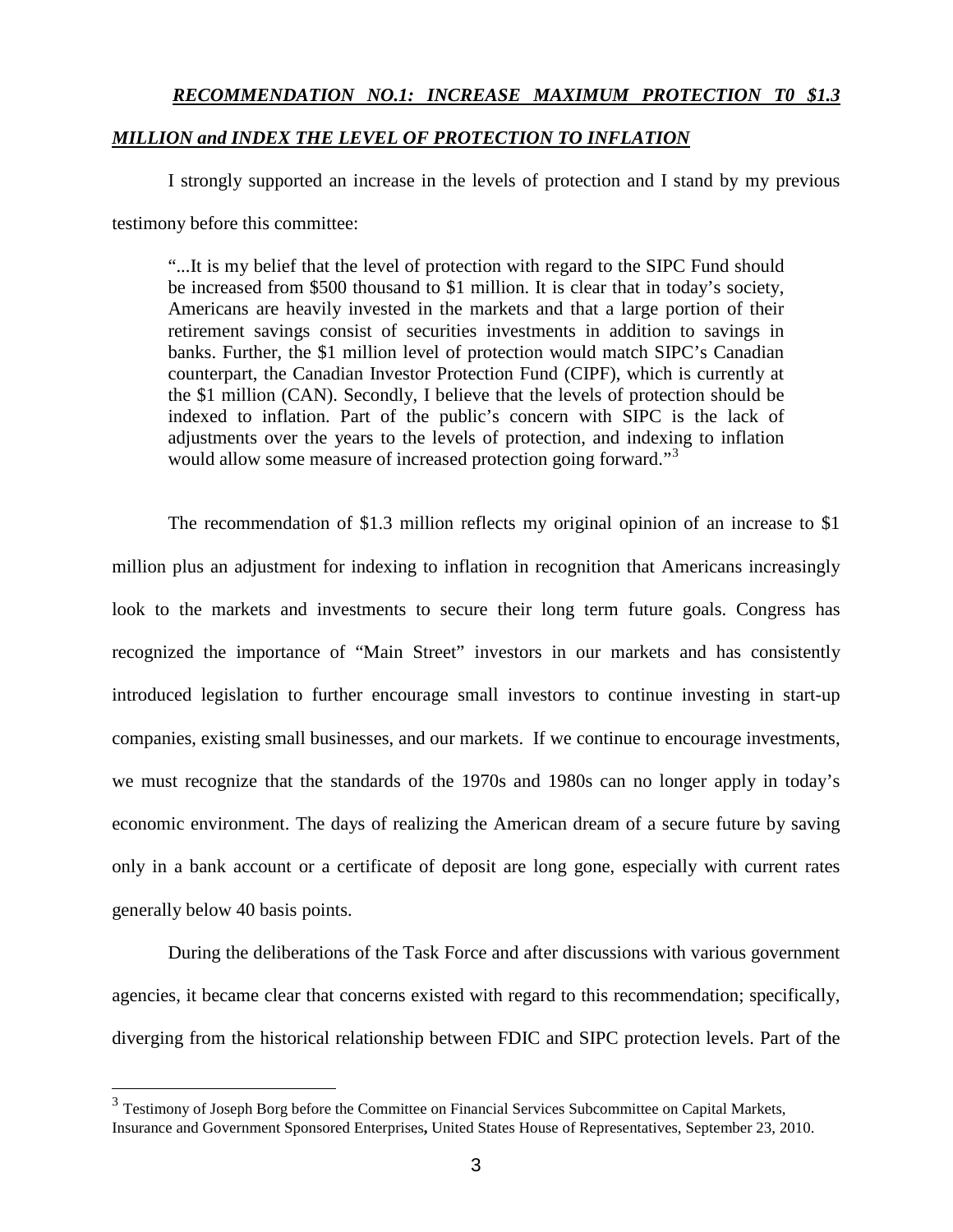concerns are evident in recent SIPC matters and can be traced in part to a lack of understanding of the differences of FDIC and SIPC coverage. This public perception stems partly from the historical notion of maintaining parity. **The insurance of FDIC to bank accounts and the coverage (non insurance) of SIPC to securities is fundamentally different both in statutory application and practical application** under existing law.

# *RECOMMENDATION NO. 2: ELIMINATE THE DISTINCTION IN THE LEVELS OF PROTECTION FOR CASH AND SECURITIES*

The distinction of cash vs. securities in brokerage accounts is meaningless in today's markets. For example, money market accounts were relatively small in 1978—certainly not the \$2.7 trillion<sup>[4](#page-3-0)</sup> now held by investors. In addition, brokerage cash 'sweeps' into money markets or bank accounts overnight with the result that substantial investor cash is routinely held in brokerage accounts (which funds deserve the full amount of SIPC protection). Further, this distinction has caused inconsistent court decisions, investor confusion and in some cases loss of customer funds<sup>[5](#page-3-1)</sup>. This was an issue I discussed in my previous testimony before this Committee on September 23, 2010:

"…A major issue is the treatment of claims based on a securities position which never actually existed. The Task Force is aware of the conflicts between decisions from the Second and Sixth Circuit Courts of Appeals in this area. I believe that the problem which stems from SIPA's distinction between cash and securities (currently \$250,000.00 cash limit) could be eliminated by ending the disparate protection between claims for cash and claims for securities. For example, a person selling their securities portfolio and receiving a check in excess of the maximum SIPC advance for cash claim where the brokerage firm failed before the check was cashed, would be limited to the cash limitation. Therefore the current law may, in some cases, result in unintended and inequitable results. I would also note that the Canadian Investor Protection Fund (CIPF) eliminated a distinction between claims for cash and claims for securities in 1998. In a

<span id="page-3-0"></span> <sup>4</sup> Presentation of Investment Company Institute ("ICI") to the SIPC Task Force.

<span id="page-3-1"></span><sup>5</sup> See examples set forth in the Task Force recommendations.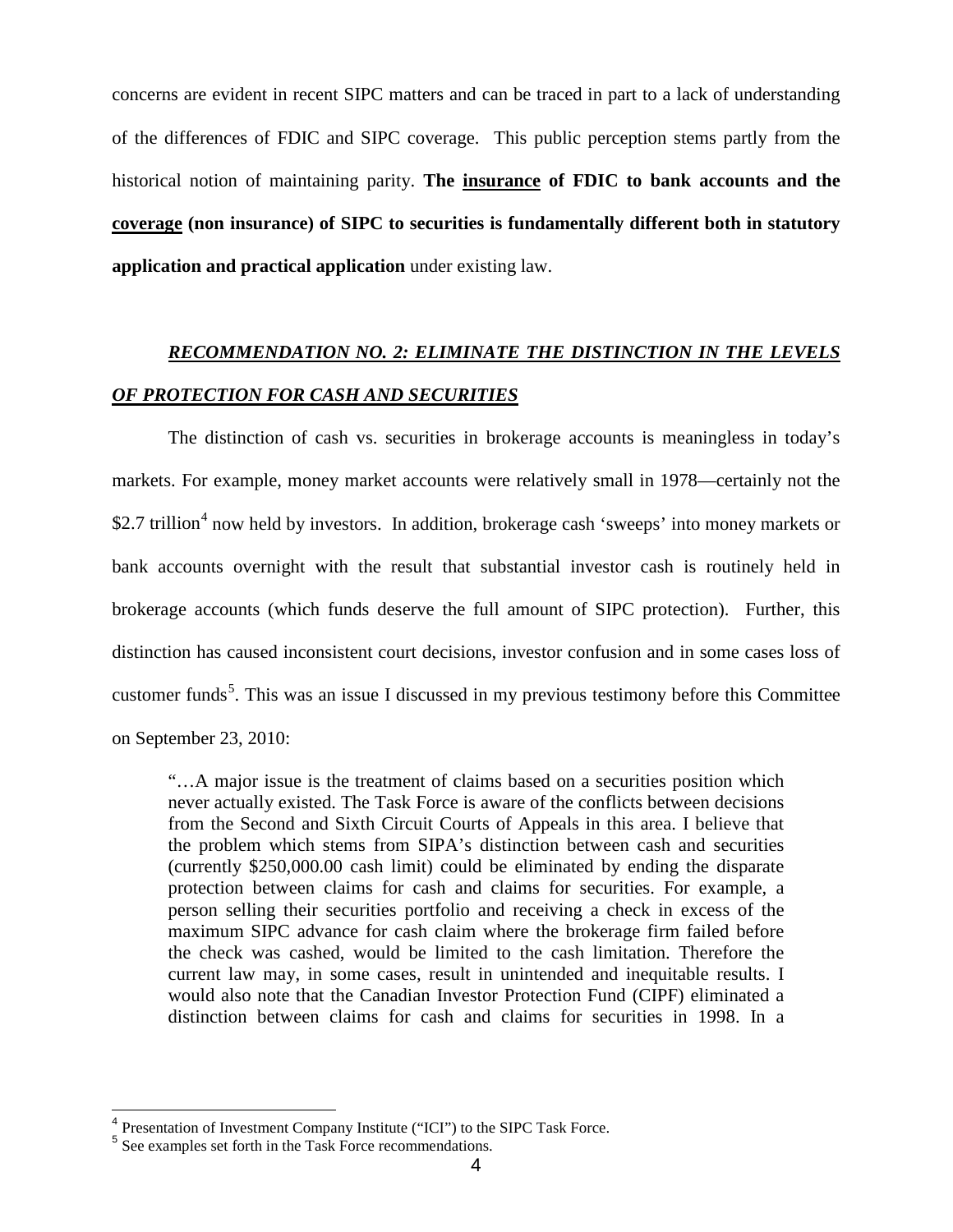discussion with SIPC staff, it appears that a change in favor of eliminating the cash vs. securities distinction would not alter the risk models used by SIPC…."[6](#page-4-0)

Again, as with the increase of protection in RECOMMENDATION NO. 1, there was significant discussion of the concerns by banking authorities that the SIPC will offer greater protection against cash losses than the FDIC. The artificial "connection" between FDIC and SIPC levels of protection is meaningless in today's economic society and maintaining 'parity' does not benefit investors. Rather than trying to maintain the lowest level of parity, we should allow the realities of today's markets to determine the actual and appropriate need for the benefit of all investors.

# *RECOMMENDATION NO. 3 PROTECT PARTICIPANTS IN PENSION FUNDS ON A PASS-THROUGH BASIS*

Many Americans have their retirement accounts as part of a 'fund' or 'plan'. These investors should be able to avail themselves of SIPC protection and not be discriminated against because their generally small accounts are part of an overall defined benefit, defined contribution or deferred profit sharing plan. This recommendation comports with the trust and fiduciary provision under the Employee Retirement Income Security Act of 1974 ("ERISA").

My testimony at this Committee's September 23, 2010 hearing included the following:

"….The Task Force has had initial discussions with regard to indirect investors. It is my opinion that certain retirement plans are appropriate for customer eligibility. I am unsure with respect to the hedge fund arena due to the nature of hedge fund investing, including lack of transparency, lack of oversight and higher risk strategies. However, this matter is on the agenda for further discussion with the Task Force. The Task Force is also aware that certain pension plans and employee benefit plans have been covered by FDIC and NCUA on a pass-through basis since 1978. The limitation is that each beneficiary could only receive the "present vested and ascertainable interest of each beneficiary". Issues concerning deferred compensation plans and non-bank covered pension funds are issues for Task Force discussion. It appears to me that pension plans and employee benefit plans

<span id="page-4-0"></span><sup>&</sup>lt;sup>6</sup> Testimony of Joseph Borg before the Committee on Financial Services Subcommittee on Capital Markets, Insurance and Government Sponsored Enterprises**,** United States House of Representatives, September 23, 2010.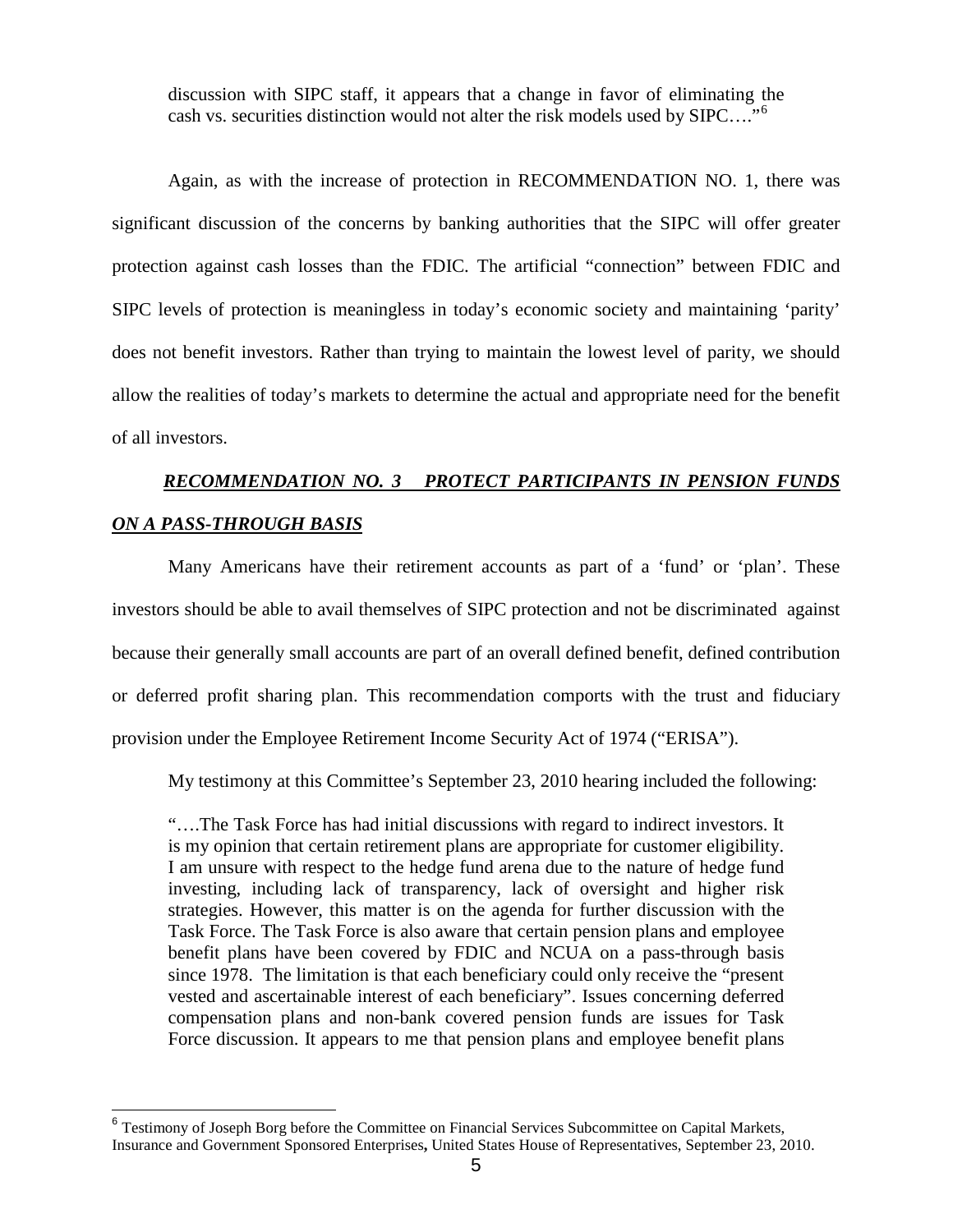matching those covered by FDIA and FCUA would be appropriate for protection under  $SIPA.$ <sup>[7](#page-5-0)7</sup>

The Task Force recognizes that SIPC staff will need to review and implement specific mechanisms and procedures (claim filing, documentation, etc). SIPC accounting may also need to determine if the SIPC Fund target should be adjusted. The Task Force asked the SIPC staff if the costs would have been material based on a historical review. In response, SIPC staff advised that had this recommendation been previously implemented, the effect on the SIPC Fund would not have been material.

# *RECOMMENDATION NO.4 AMEND THE MINIMUM ASSESSMENT TO THE GREATER OF 1) \$1,000.00; OR 2) THE AMOUNT SET BY SIPC BYLAW NOT TO EXCEED 0.02% OF THE MEMBER'S GROSS REVENUES FROM THE SECURITIES BUSINESS.*

SIPC staff reported to the Task Force that 25% of the SIPC membership paid a flat \$150.00 based on net operating revenues. After Dodd-Frank, based on 0.02% of gross revenues, many of the same members would pay less than \$150.00, and in some cases, \$0. If members are utilizing SIPC in marketing materials and benefitting from the SIPC program, they should pay a minimum amount. Similarly, considering the size of the industry and the touting of SIPC coverage in advertising, a reasonable minimum assessment should be required. While I personally thought \$1,000.00 was low, the general consensus was that \$1,000.00 would be a reasonable amount in the current environment.

Another area discussed by the Task Force involved whether Mutual Fund Dealers and Assessments on Mutual Fund Revenues should be included. Representatives from the mutual fund industry appeared and made a case that there is no significant history of losses to investors

<span id="page-5-0"></span> <sup>7</sup> Testimony of Joseph Borg before the Committee on Financial Services Subcommittee on Capital Markets, Insurance and Government Sponsored Enterprises**,** United States House of Representatives, September 23, 2010.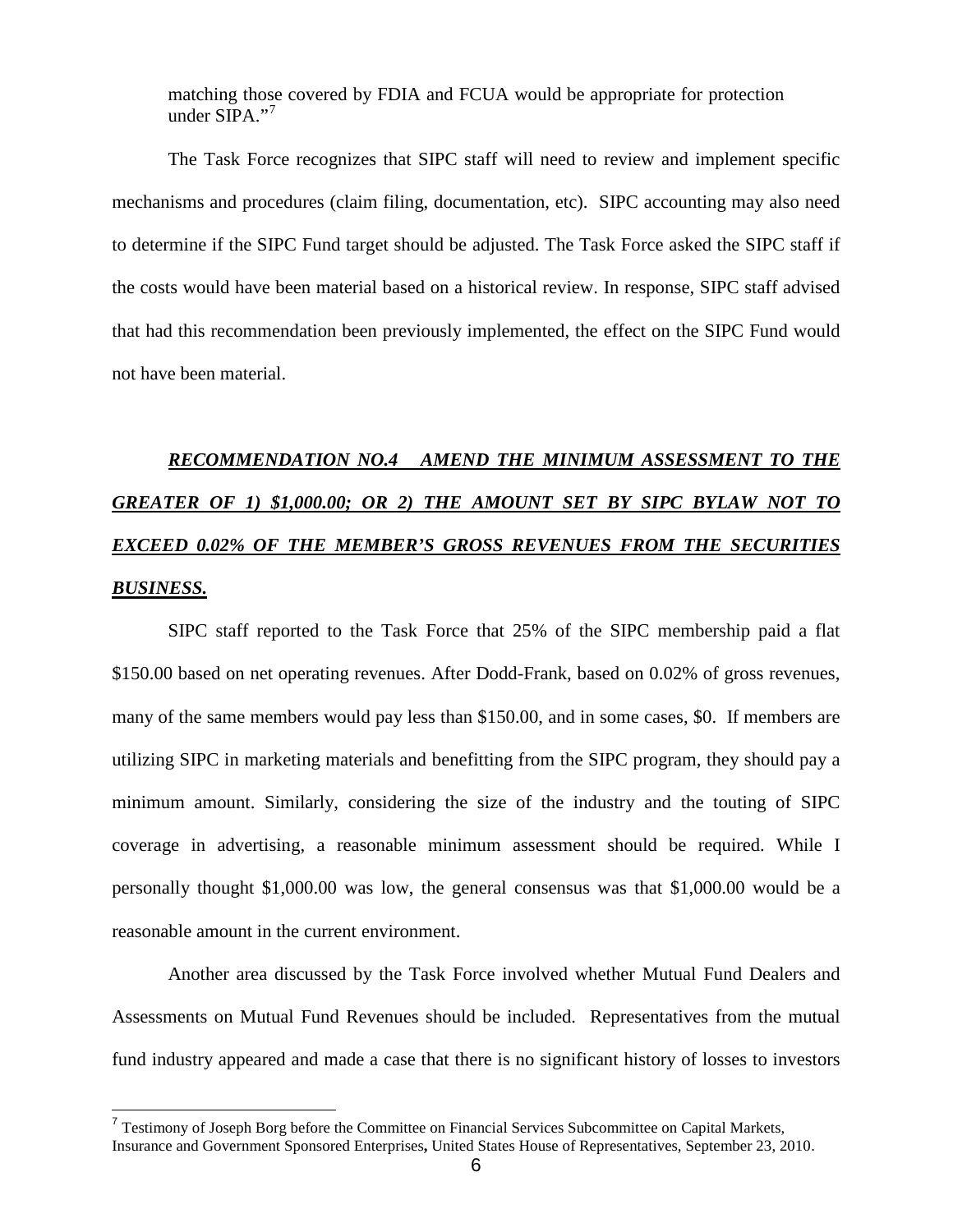on mutual funds and that structural differences between retail broker dealers and mutual fund distribution do not warrant such assessments. I did not agree with the majority of the Task Force not to assess mutual fund revenues on the theory that the mutual fund industry utilizes the SIPC logo, touts the SIPC coverage and billions of dollars of mutual fund shares are held in street name.<sup>[8](#page-6-0)</sup> However, the fact that there is a history of minimal losses was persuasive to the majority of the Task Force. Further, SIPA §78ddd (c)(3)(C) currently exempts "…revenues received by a broker or dealer in connection with distribution of shares of a registered open end investment company... ."

# *RECOMMENDATION NO 14 INTERNATIONAL RELATIONS: SIPC TO ASSIST IN THE CREATION OF AN INTERNATIONAL ASSOCIATION*

In today's "global" economy, geographical boundaries have little meaning. The crossborder effects of a failure of a multi-national business (Lehman, MF Global) have local, national and international implications. While the financial sectors have transcended political and geographical boundaries, the mechanisms for resolution when a major failure occurs are still rooted in the laws of the respective national jurisdiction. This 'sorting out' of laws, rules, regulations and procedures incurs substantial expenditure of time and resources. The creation of an international forum specifically dedicated to resolution of a failed entity should be seriously considered. The Task Force recognized that an international association will take time to develop, but beginning with a forum for discussion of international securities investor protection initiatives may provide the basis for future dispute resolution. In past years, I have served as the States' representative through NASAA<sup>[9](#page-6-1)</sup> to the International Organization of Securities Commissions ("IOSCO") and between 2004 to 2009 as a U.S. Delegate in an expert capacity to

<span id="page-6-1"></span><span id="page-6-0"></span><sup>&</sup>lt;sup>8</sup> Members of ICI manage assets of \$12.33 trillion with 90 million shareholders according to ICI.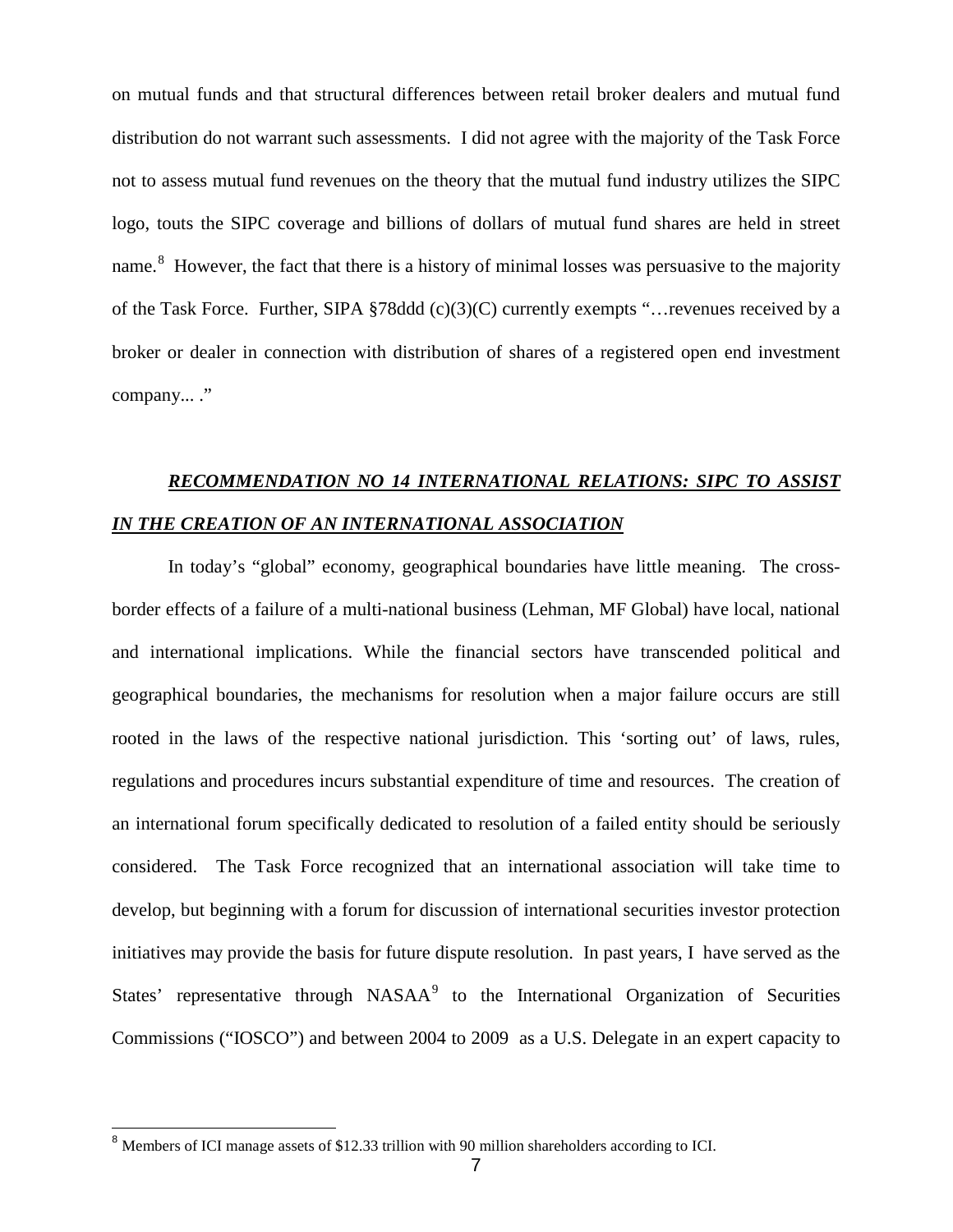the United Nations Committee on International Trade and Law (UNCITRAL). That experience convinced me that the establishment of direct contacts and combining efforts specifically targeted to develop methods for coordination of a cost effective, transparent and efficient claims process would be a substantial benefit to investors. The Task Force recommendation encourages SIPC to continue its Memorandum of Understanding Program but to now elevate this program to a new level in taking the lead in the development of an International Association of like entities.

# *RECOMMENDATION NO 15 SIPC TO CONTINUE INVESTOR EDUCATION*

# *EFFORTS*

As one of the Task Force members who participated in both of the SIPC public forums and answered telephone questions from the public, it was painfully evident that many investors consider FDIC and SIPC to be virtually identical, that is, insurance against theft, loss and fraud. I stand by my testimony at this Committee's September 23, 2010 hearing:

"…It is clear that there is a general public misconception that SIPC is some type of insurance, akin to FDIC insurance for banks. It is also clear in SIPC's application of the law that SIPA was not intended to be insurance for fraud, but only for replacing cash, as well as securities missing from customer accounts not connected to the actual value of investment into the securities purchased or believed to have been purchased, and not based on a risk of loss fundamental. If Congressional intent is to change SIPC into FDIC type insurance-based protection, then the parameters of the level of funding would change. The misconception has been historically exacerbated by references to FDIC as a comparison and by the broker-dealer community who tout the SIPC protection levels. Education initiatives to correct the misconception have proven to be inadequate. Therefore, I would suggest that to seriously educate investors with an understanding as to what levels of protection are available and the true nature of SIPC protection, a constant and systemic notification (education) effort will be required. I would suggest that every brokerage account statement that is sent to investors include a page or a section that clearly underscores what SIPC is and is not. I would also suggest that it include examples which change every quarter so that the public can see what to expect or not to expect from SIPC. The fact of the matter is that television advertisements, public presentations and newspaper reports are one-shot efforts that will not overturn a history of belief and

<sup>&</sup>lt;sup>9</sup> NASAA (International Securities Administrators Association) is a voluntary association whose membership consists of 67 state, provincial and territorial securities administrators in the 50 states, the District of Columbia, Puerto Rico, the U.S. Virgin Islands, Canada, and Mexico.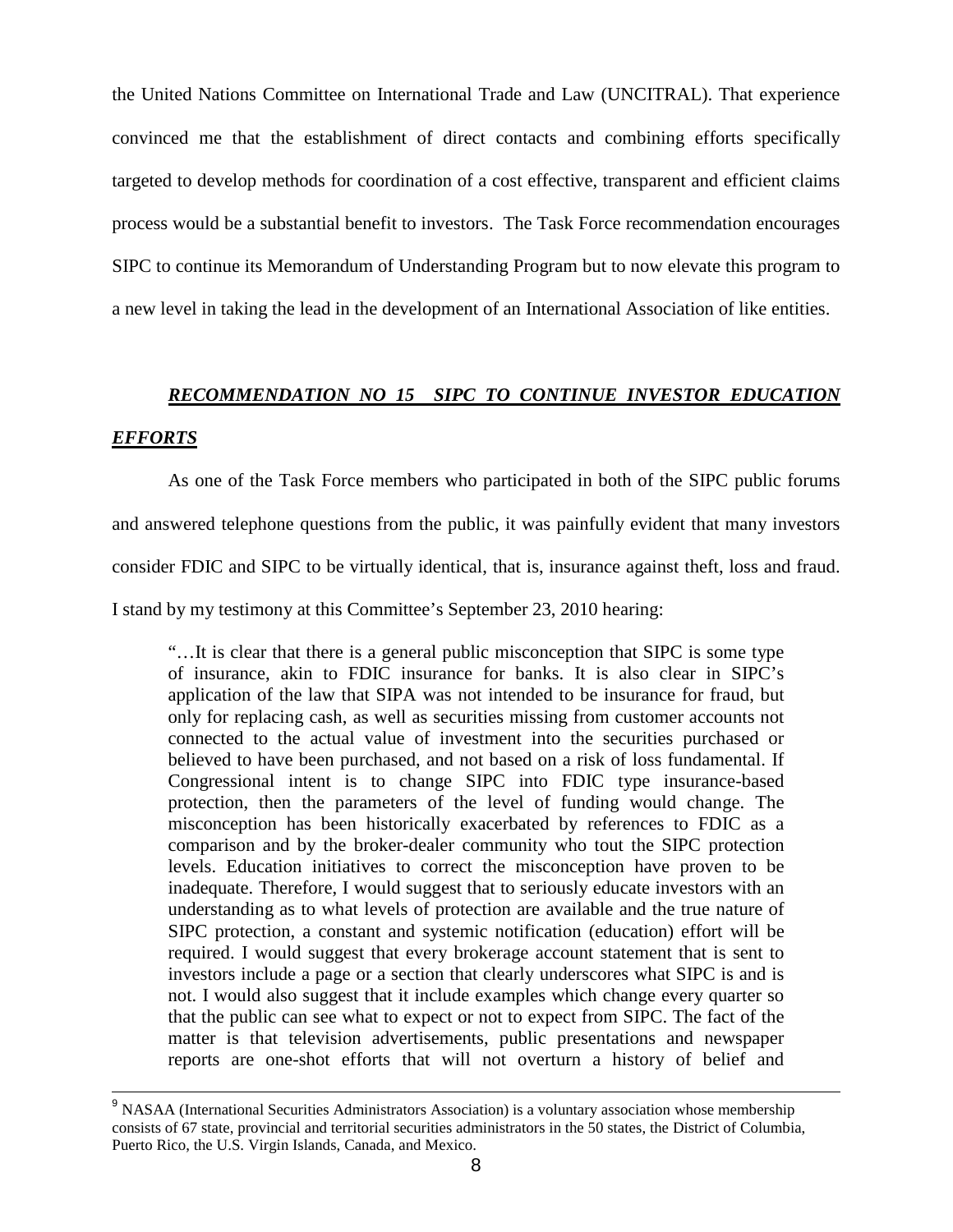expectation. I would also not recommend an insert into the account statements as they have a tendency to be discarded, instead, every account statement would have a portion of a page dedicated to SIPC coverage. It may take several years of constant message delivery to reverse the current tide of misconception. This is not to say that elimination of other types of investor education is desirable. However, for true education, the repetitive nature of account statement receipt should assist in disseminating correct information of the purpose and role of SIPC. I am also aware that SIPC does not have the power or authority to require this type of account statement inclusion and the matter would have to be implemented through the SEC and FINRA…."

The Task Force considered the recommendations above but were unable to determine the costs to the industry and the potential effectiveness of these efforts. The issue is left with the SIPC Board for further study. The Task force did, however, unanimously recommend that a dedicated investor education employee be hired to enhance existing efforts and develop new initiatives.

#### *VIEWS ON PENDING LEGISLATION:*

The Committee's invitation further requested any views on pending legislation, specifically the following:

H.R. 757 "EQUITABLE TREATMENT OF INVESTORS ACT"

H.R. 1987 "PONZI SCHEME INVESTOR PROTECTION ACT OF 2011"

H.R. 4002 "IMPROVING SIPC ACT OF 2012"

#### *H.R. 757*

When a fraud occurs, the purpose of the fraudster is simple.... deprive honest people of their funds to benefit the crook….. In essence, stealing with paper and pen (now computers and technology) rather than at gunpoint or through a burglary. In a perfect world we would want anyone so injured to get back what they lost. The question is then, what should they get back? Is it what they put in, that is, the actual investment that was stolen and distributed as 'profits' to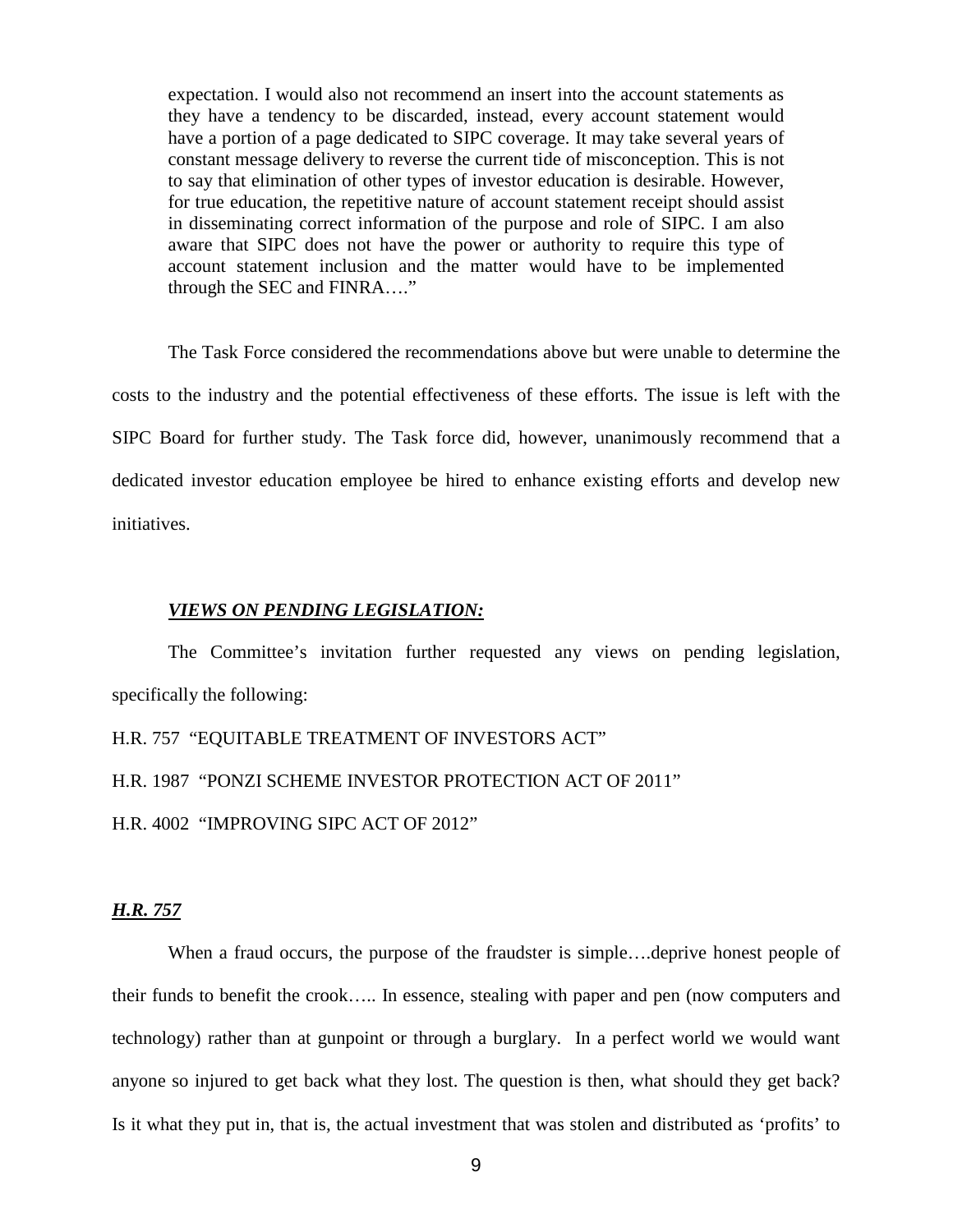other victims (less the amount taken by the crook) or what was promised, that is, the representations or promises of potential profit?<sup>10</sup> Our office has been faced with numerous ponzi, pyramid and other scams that affect our citizens. The Alabama Securities Commission currently has 48 defendants awaiting trial for various forms of securities fraud. So far in this past year we have convicted 16 individuals for fraud upon our investors. The problem is always the same—limited assets to distribute. While the intent of HR 757 is noble, it is not equitable and therefore confers an unequal benefit to some victims over other victims, all of whom are innocent and all of whom relied on the con artist. The investor rule then becomes: be the first in on a ponzi scheme, always take out your profit to guarantee the money can't be touched and save all your account statements. The goal is to be an early investor at the expense of later investors.

In one case  $11$  prosecuted by my office, fictitious account statements were issued indicating substantial profits from options trading. In fact, what trading did occur consistently lost money. What little assets remained were proportionately distributed based on the actual cash invested. Had our office distributed assets based on the account statements, and not considered the payouts already received, the vast majority of the later investors would have received nothing.

In a Ponzi scheme, early investors may receive distributions in excess of their initial investment but their ever increasing account statements show substantial amounts the victims believe to be in existence. With a limited amount of assets to distribute, we must treat every investor equitably by first attempting to make everyone whole on their initial investment (amount invested—amount received=actual cash lost). Rarely is there ever enough money to

<span id="page-9-0"></span><sup>&</sup>lt;sup>10</sup> For example, in *Alabama Securities Commission vs. Greater Ministries International Church* the promise was "Double your money in 17 months". Over 20,000 victims invested with losses of over \$500 million. Account statements were sent quarterly for nine (9) years. Likewise, *In the matter of MN Partners*, the promise of a \$300.00 investment that would return \$1,800 as month for life tax free after 5 years, resulted in over 18,000 victim investor accounts.

<span id="page-9-1"></span><sup>11</sup> *ASC v. Wealth Builders International* and *Networker 2000*.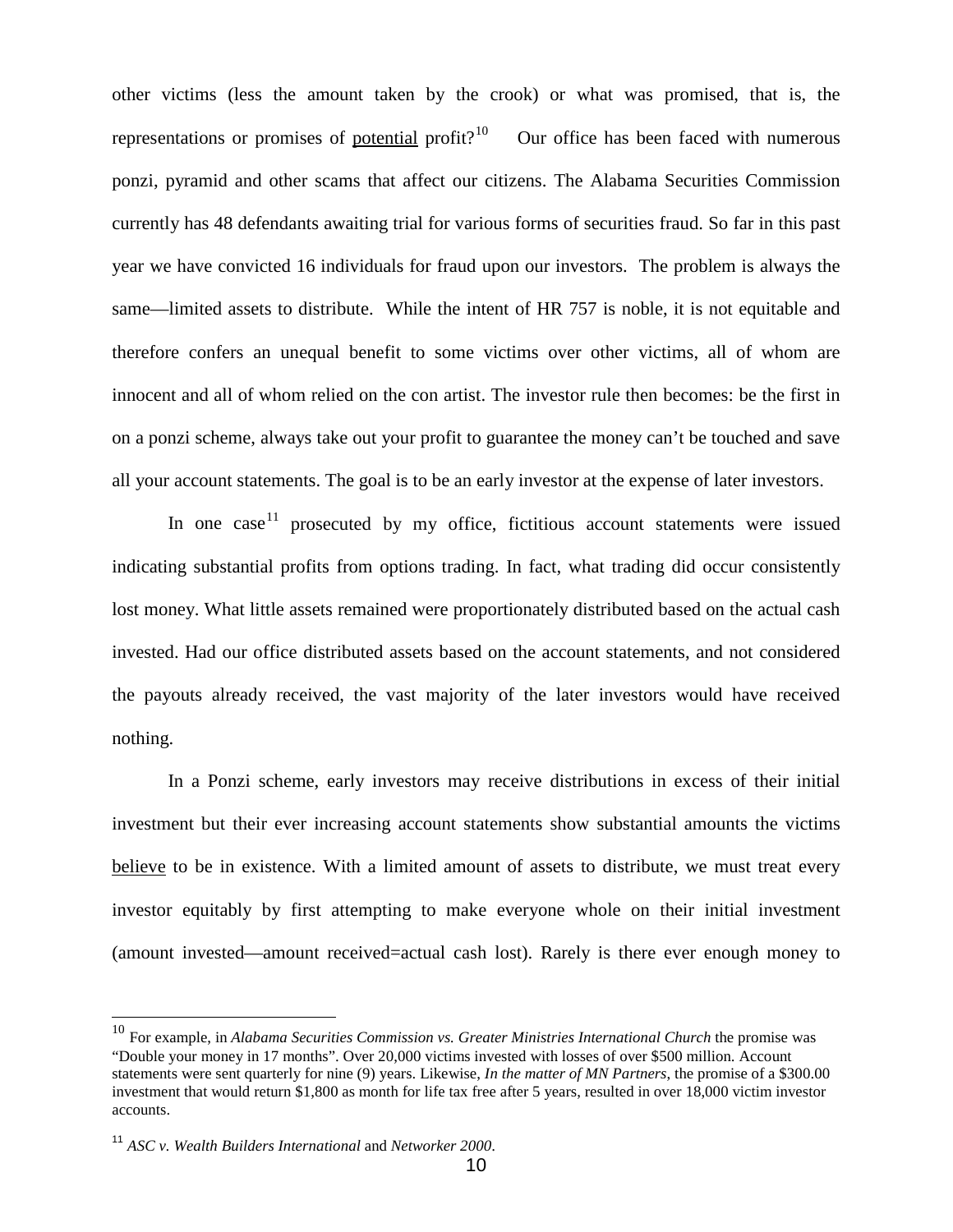accomplish this task. In my 18 years of experience only once were we able to return 100 cents on the dollar of actual investments (not promised returns). Unless there is an endless supply of funds to pay 'promised' returns, it becomes difficult if not impossible from assets available to cover all promises or expectations without a 'bailout' from someone else, whether it be the federal government or increased costs to the industry (with costs passed on to other investors).

The fundamental problem with the 'last statement' approach is that when thievery is involved the statements will match the fraudulent representations made (historical or otherwise) regardless of reasonableness, market conditions or reality. Fraudulent representations of "double your money" or 20% returns and statements to match are commonplace.

While H.R. 757 attempts to fix a terrible problem for many, it creates a problem for many others. I concur with a suggestion made by Prof. John Coffee at the September 23, 2010 Committee hearing in his discussion of "Net Winners" and "New Losers" in a ponzi scheme on a possible compromise solution:

"…..One can certainly understand the desire to protect the smaller Net Winner, who withdrew only a small amount in excess of his or her cash investment in the Ponzi scheme. Most likely, the SIPC trustee would not sue the smaller Net Winners, but a *de minimus* exception could be created, instructing a SIPC trustee not to bring suit against persons whose withdrawals exceeded their investment by a given amount (say, \$500,000). This would give peace of mind to many, but it would not impede the trustee in his pursuit of the larger Net Winners……

Another more limited exemption may also be justified. It can be argued that early investors in a Ponzi scheme should be given credit for the imputed interest on their investments, and such amounts should not be regarded as "fictitious profits." To illustrate, assume that two investors both invest \$1 million in a Ponzi scheme, and both withdraw \$2 million. But Investor A invested his \$1 million ten years ago, while Investor B invested his \$1 million only last year. Thus, Investor A made a profit of \$1 million (the \$2 million withdrawn minus a \$1 million initial investment) over ten years (or a 10% annual rate of return), while Investor B made the same \$1 million profit in one year (or a 100% rate of return).

These two investors look very different once we recognize the time value of money. From such a perspective, Investor A's real rate of return was only 10% per annum. In this light, Congress could immunize some minimum annual rate of return from the concept of "fictitious profits." This could be done either in the Bankruptcy Code or (less desirably) in SIPA. Thus, Section  $8A(f)^{12}$  $8A(f)^{12}$  $8A(f)^{12}$  could instead

<span id="page-10-0"></span><sup>&</sup>lt;sup>12</sup> Prof. Coffee's reference is to H.R. 5032 (2011), now H.R. 1987 (2012).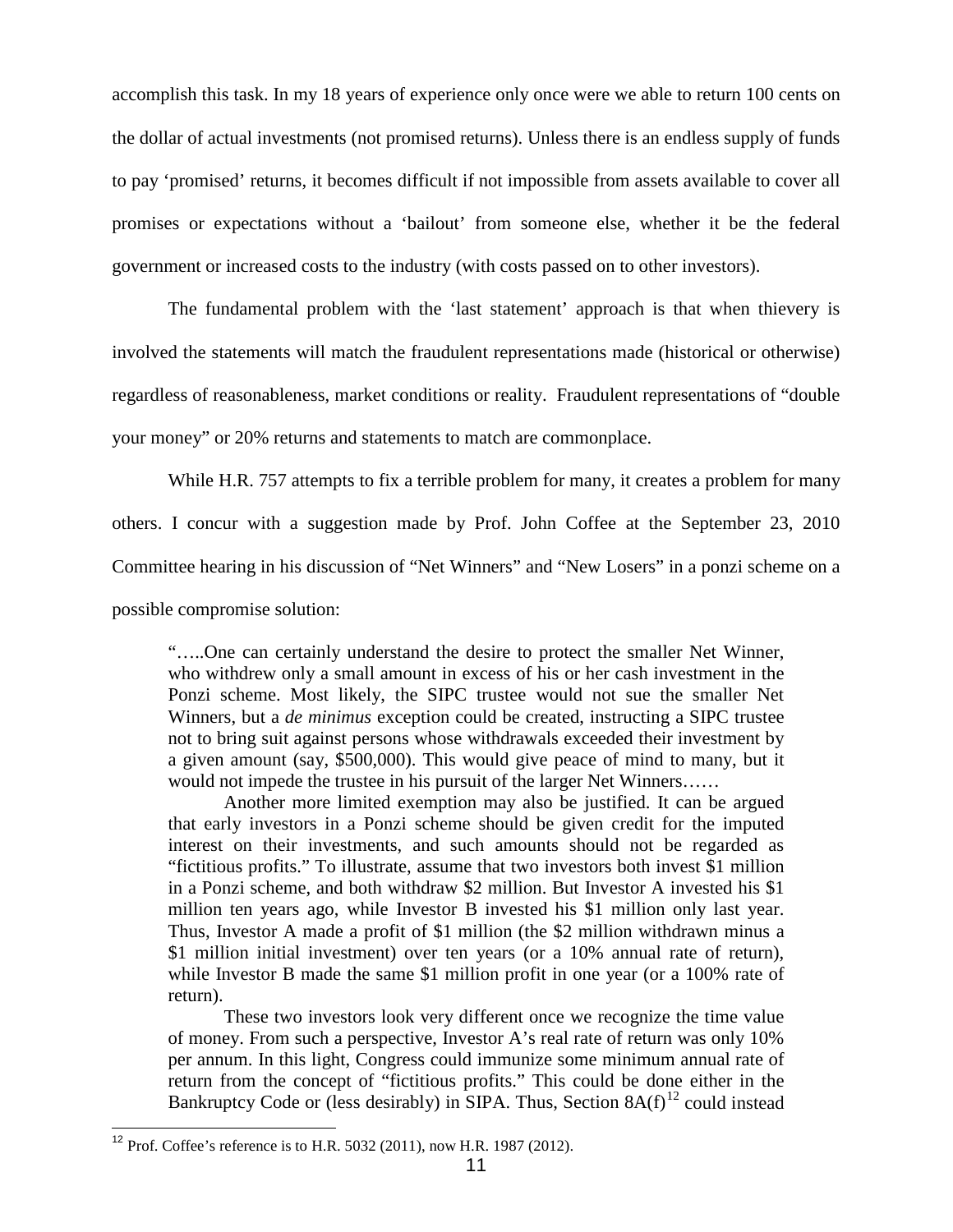instruct the SIPC trustee not to seek to the recovery of profits from any investor in a Ponzi scheme without first subtracting a credit against these profits equal to a defined interest rate (say, 10%) times the principal amount invested each year. On this basis, Investor A would not have received "fictitious profits," while Investor B would have. For the sake of simplicity, I am not considering the compounding of interest in this hypothetical.

This distinction rests on a real economic difference between these two investors, subtracting a credit against these profits equal to a defined interest rate (say, 10%) times the principal amount invested each year. On this basis, Investor A would not have received "fictitious profits," while Investor B would have."[13](#page-11-0)

Perhaps HR 757 should be revisited and drafters may wish to consider revisions reflecting a basis as described by Prof Coffee in order to maintain equitable balance among the victims of a ponzi scheme.

#### *HR 1987:*

To the extent that HR 1987 contains similar concepts as HR 757, the same commentary would apply. HR 1987 also seeks to limit the trustee of a Ponzi scheme on recovery of funds from investors who have received funds from later investors (clawback). The net effect is subordinating the claims of later investors, the 'net losers' under Prof. Coffee's terminology, to the interests of the 'net winners'. Reducing the pool of assets injures the later investors to a greater degree. When faced with a ponzi scheme situation, all the assets, including the transfers stolen from later investors and given to earlier investors should be pooled to benefit all investors without preferential treatment. There are no real 'profits' in a ponzi scheme and payments to earlier investors are proceeds of a crime unbeknownst to both the earlier and later investors. All victims are equal, and unlike George Orwell's Animal Farm, some victims should not be more equal than other victims $^{14}$  $^{14}$  $^{14}$ .

<span id="page-11-1"></span><span id="page-11-0"></span><sup>&</sup>lt;sup>13</sup> Testimony of Prof John Coffee Before the Subcommittee on Capital Markets, Insurance, and Government Sponsored Enterprises of the Committee on Financial Services, United States House of Representatives September 23, 2010.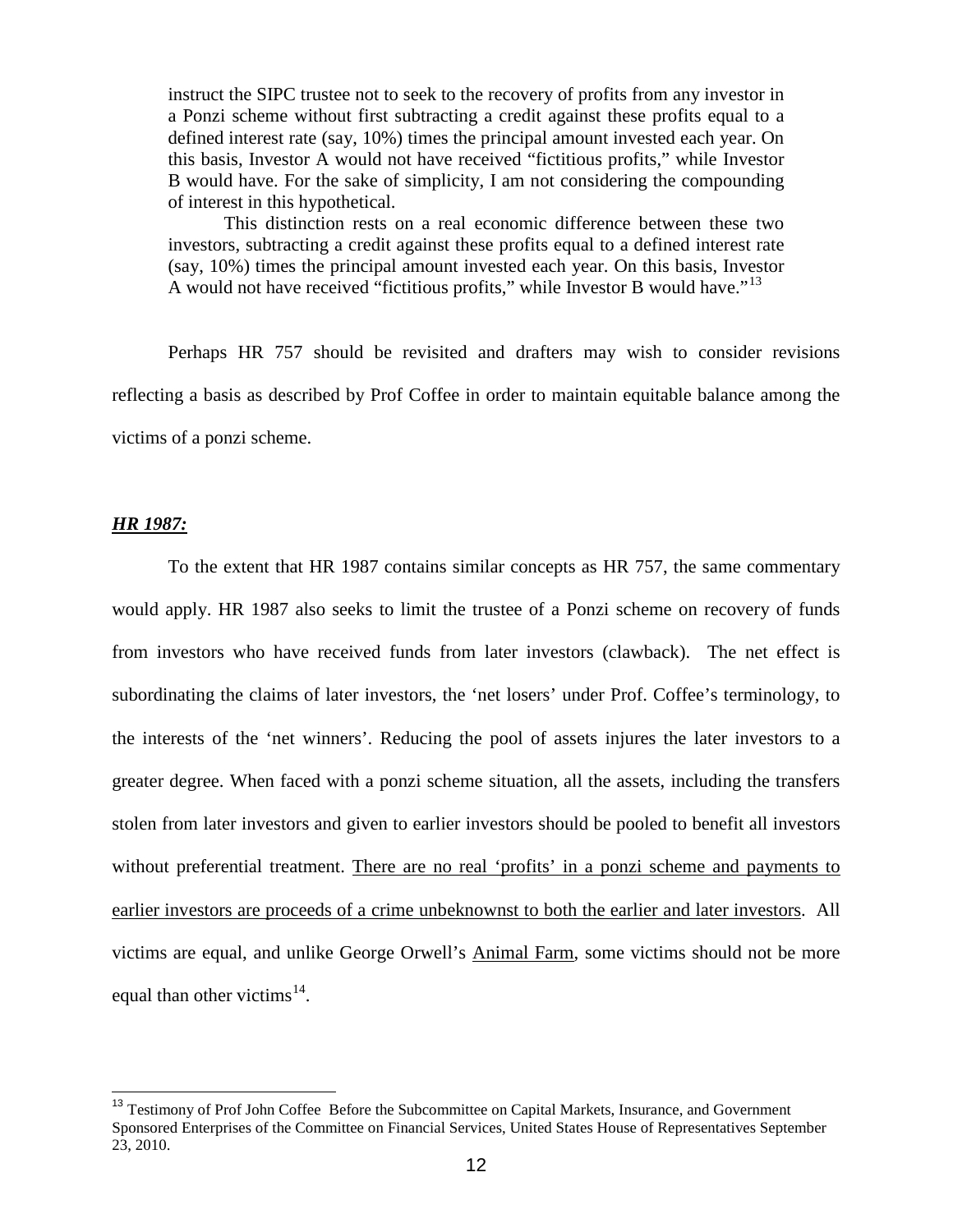I note that HR 1987 Section 8 (A) (h) would apply the law retroactively with a threshold of \$1,000,000,000. Our experience in prosecuting these schemes confirms that even a small ponzi scheme can wipe out investors life savings and destroy the hopes and dreams of entire families. Such a threshold is artificial and is not fair to all investors. Only those investors in 'large' frauds get the benefit of the law and smaller frauds essentially don't count. The devastating effect on families occurs regardless of the size of the scheme. If Congress is considering retroactive application, why not retroactively apply the law to all ponzi schemes affecting all American investors, perhaps retroactive to March of  $2000^{15}$  $2000^{15}$  $2000^{15}$ ?

With regard to 'indirect investors', while the Task Force discussed the concept of coverage for indirect investors, the Task Force chose to limit the discussion to similarities in existing law (see discussion of RECOMMENDATION NO 3 above). Considering the large body of law on limitations on claims against third parties (such as limitations on class actions and recent decisions not allowing derivative claims, etc.) and considering that investors who dealt with 'feeder' funds placed reliance in the feeder funds and not the brokerage entity, pass through liability to SIPC may not be appropriate. The 'feeder fund' is the client of the failed entity. The investors in the 'feeder fund' have claims against that 'feeder fund' for any violation of duty of care, failure of due diligence, etc. However, one provision of H.R. 1987 proposes a maximum amount for indirect ponzi scheme investors which may have merit prospectively if fully researched and developed. Coverage for "indirect investors" is feasible if clear rules are in place including transfer of potential claims similar to subrogation on insurance, up front disclosures by feeder funds to the brokerage entity of its clients, disclosure by the feeder fund to its investors of the pass through coupled with transparency as to fees charged for the service, and clear disclosure as to what actual services the feeder fund is doing for its fee.

<span id="page-12-0"></span><sup>&</sup>lt;sup>14</sup> Orwell, George, Animal Farm (1945) " ... all animals are equal but some animals are more equal than others ..."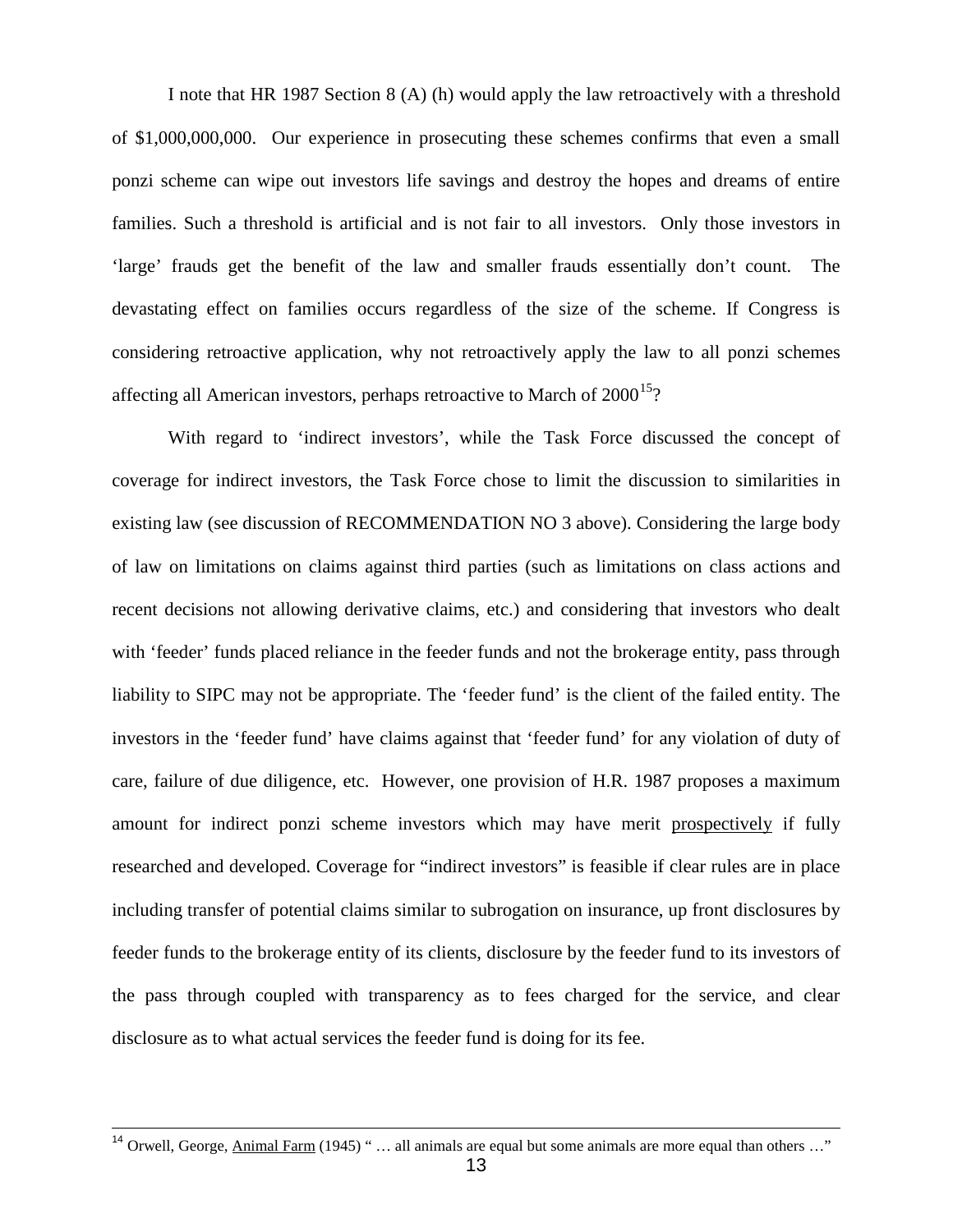#### *HR 4002*

This Bill is specifically directed to the unfortunate situation created by the massive Stanford fraud. The matter is in litigation and will apparently be decided by the courts. Depending on a final court decision, the one-time payments being proposed may be correct, may be subject to recapture or may be determined to be inappropriately paid.

The pending issue is whether SIPC has the statutory power to reimburse the investors/victims in the alleged Stanford Ponzi scheme since it appears they did not lose money in a failed brokerage firm. Investors lost as they purchased CDs from an offshore "bank" instead of an FDIC insured institution<sup>16</sup>. The bank issuing the CDs was chartered, domiciled, regulated and audited in Antigua. Investors purchased the CDs for the interest rates being paid which were substantially higher than rates paid by U.S. regulated banks.

The potential result of the pending action may have wide ranging effects. If in fact a foreign (non - U.S. regulated) bank can sell CDs (or similar products) through a brokerage then it makes sense for anyone contemplating the purchase of a CD to find an offshore bank (through a brokerage) paying substantially higher than any U.S. Bank, therefore knowing that **if** a loss occurs by fraud they will be covered by SIPC at a possibly higher rate than currently offered by the FDIC. In such a case, why would anyone invest in a U. S. bank CD at substantially lower interest rates for the same or a lesser guarantee of coverage? At this point SIPC becomes the virtual equivalent of FDIC coverage for non U.S. regulated banks. If Congress has not yet sought the opinion of the federal and state banking regulators on this issue, I suggest that such a request be made.

<span id="page-13-0"></span><sup>&</sup>lt;sup>15</sup> Beginning of the first major crash of the century, commonly referred to as the "tech wreck".<br><sup>16</sup> Based on information available, including comments by SIPC and its Trustee, it does not appear that investors placed funds in the Stanford brokerage unit and that the brokerage failed to purchase the Certificates of Deposit. If the brokerage unit had failed to transfer funds to the bank's accounts either in the U.S. or directly to Antigua for the CD purchase then clearly, SIPC coverage would be in effect.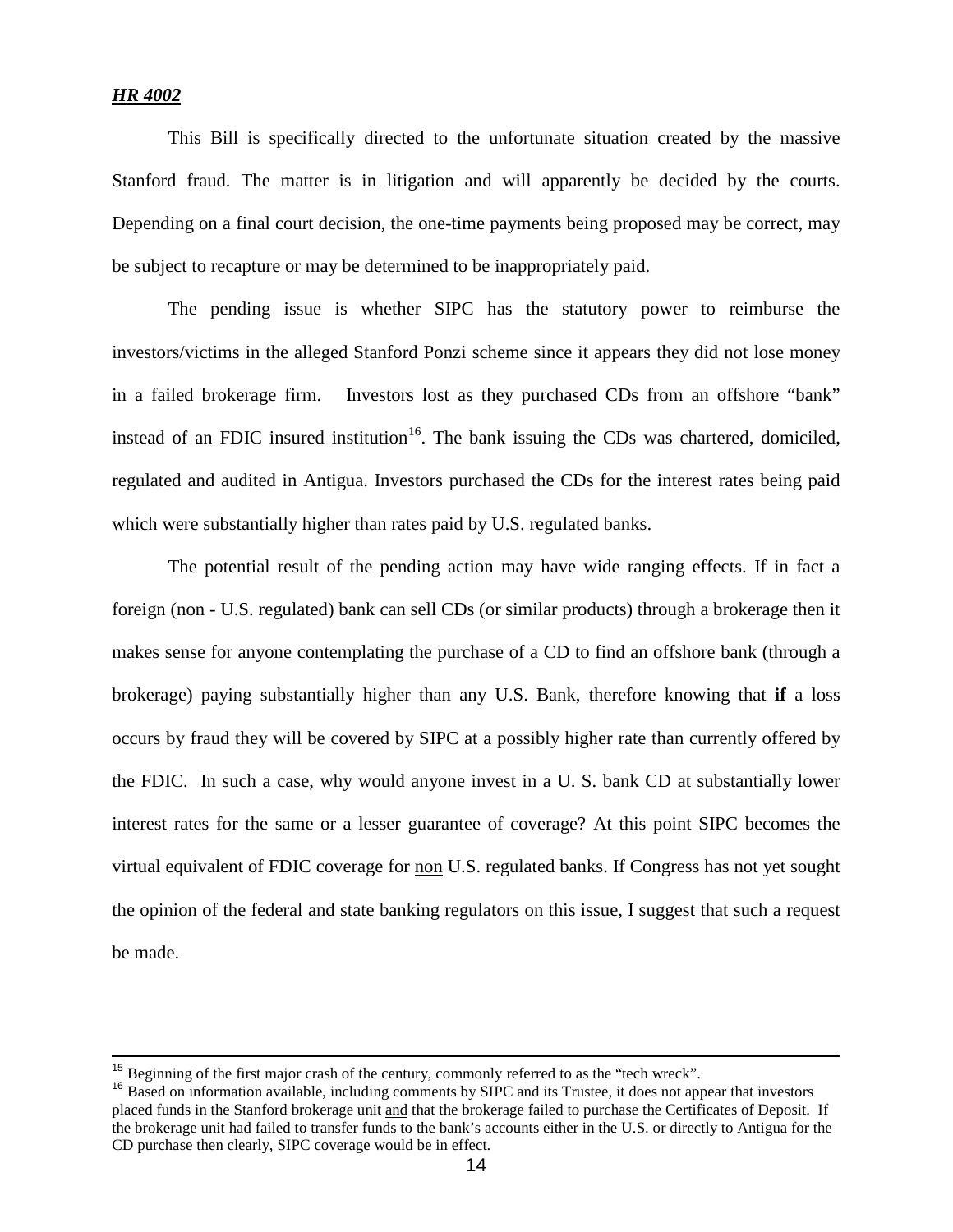Let me be clear, as a state securities regulator, I always look for ways to have investor losses covered when legally possible. If the current litigation between the U.S. Securities and Exchange Commission and SIPC determines that coverage is available for a foreign bank CD fraud, then we should expect that all similar cases of securities fraud should also be covered, not just foreign bank CDs. For example, the Alabama Securities Commission has investigated the matter of Mallory Investments<sup>17</sup>, a defunct registered broker-dealer who sold millions of dollars of fraudulent Regulation D 506 private placement offerings to investors. Similar frauds exist through brokerages and investors in those cases should be covered as well if the decision in SEC vs. SIPC requires coverage in a situation even more remotely removed from a brokerage than the private placement offerings.<sup>[18](#page-14-1)</sup>

At this time, it appears that the more prudent course would be to allow the judicial system to finalize the issue so Congress can consider the result and act accordingly to support, modify or overturn the Court's action through appropriate legislation.

Improvements to SIPA and SIPC can and should be made but must be made for the benefit of all investors equally.

Thank you for the honor to once again submit testimony on these critical issues.

<span id="page-14-0"></span><sup>&</sup>lt;sup>17</sup> To date, ASC has criminally convicted 5 individuals from California connected with the Mallory fraud. Other cases such as DBSI, MedCap and others may also become eligible for coverage.

<span id="page-14-1"></span> $18$  During the period 1996-1999, the Alabama Securities Commission was the lead state investigating the micro-cap frauds of the time, including such firms as Stratton Oakmont, Duke & Co., Biltmore Securities, etc. (Testimony of Joseph Borg, "Fraud in the Micro-Cap Markets and Penny Stock Fraud", before the Permanent Subcommittee on Investigations of the Committee on Governmental Affairs, United States Senate, September 22, 1997). We proffered the idea that the SEC, SIPC and Congress consider the issue of SIPC coverage for brokerage fraud in the micro-cap area. The idea was rejected.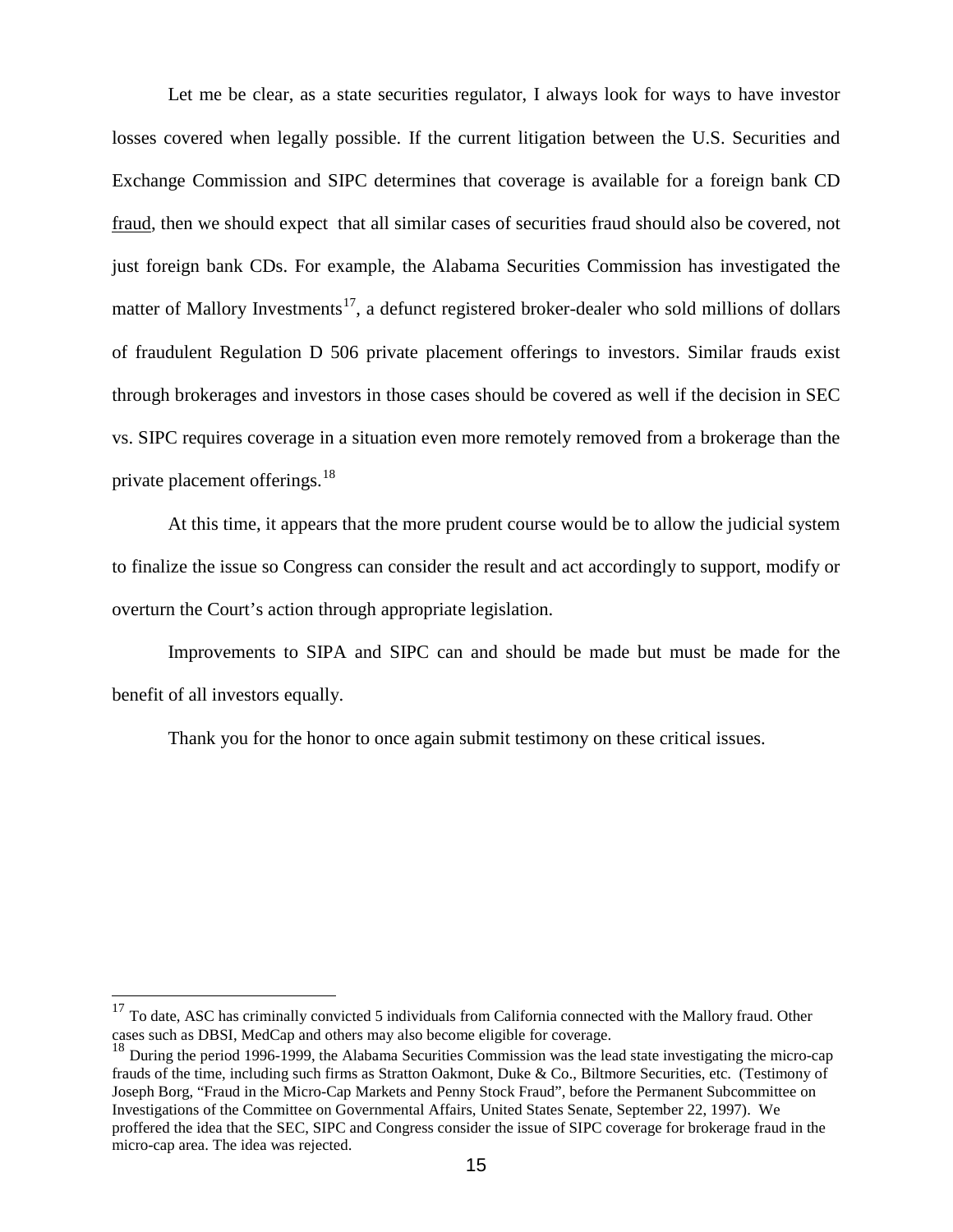**APPENDIX A to Testimony of Joseph P. Borg before the Committee on Financial Services Subcommittee on Capital Markets, Insurance and Government Sponsored Enterprises (March 7, 2012)**

# **TESTIMONY OF**

## **JOSEPH P. BORG**

**Director, Alabama Securities Commission**

**before the**

# **COMMITTEE ON FINANCIAL SERVICES SUBCOMMITTEE ON CAPITAL MARKETS, INSURANCE AND GOVERNMENT SPONSORED ENTERPRISES**

**United States House of Representatives**

#### **September 23, 2010**

Chairman Kanjorski, Ranking Member Garrett and Members of the Subcommittee:

I am Joseph Borg, Director of the Alabama Securities Commission and I welcome the opportunity to participate in your hearing focusing on the Securities Investor Protection Act (SIPA) and the Securities Investor Protection Corporation (SIPC). Today I appear as a member of the SIPC Modernization Task Force and in my capacity as Director of the Alabama Securities Commission (ASC). Our office has administrative, civil and criminal authority under the Alabama Securities Act and specifically with respect to investor fraud, ASC investigates Ponzi and pyramid schemes, illegal blind pools, fraudulent private placement offerings under Regulation D and other scams which have led to numerous enforcement cases and criminal prosecutions in this arena.

With about 55% of US households now investing in our capital markets, up from 1 in 18 in 1978 (the year of the last significant amendments to SIPA), financial fraud has a profound impact on a great number of working families.

With regard to SIPC, I was invited to participate on its Modernization Task Force in late May of 2010. Since that time, we have had a series of telephone conferences, three in-person meetings discussing various issues related to SIPA and SIPC, as well as dedicated website access to exchange information and ideas. I would like to take a few minutes and advise you of my position with regard to certain "modernization" issues which I have either proffered or have supported. These views do not necessarily reflect those of SIPC or of the Task Force. The Task Force discussions are concentrating on twelve particular areas as follows: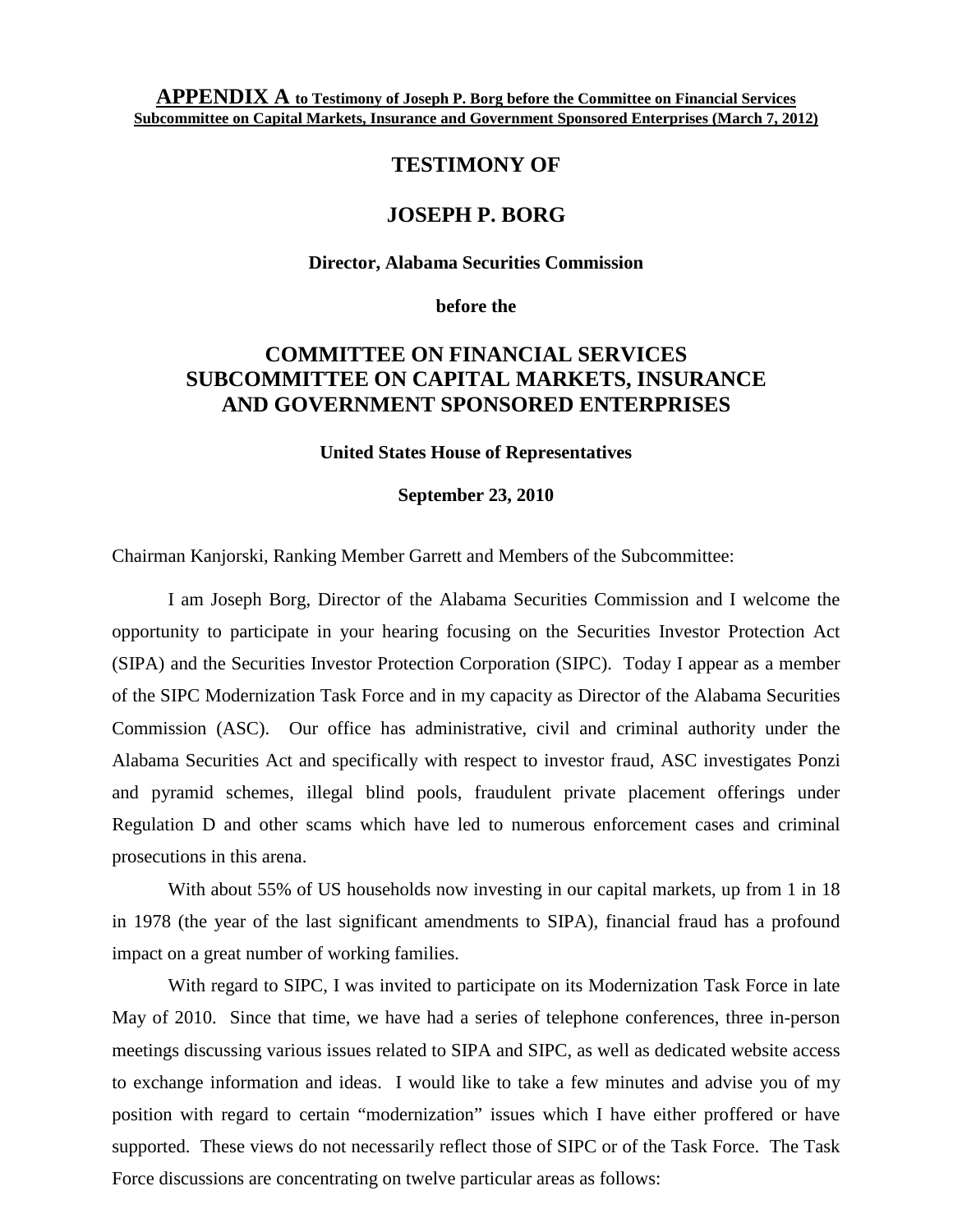- 1. Adequacy of the SIPC Fund, 2. Customer Property,
- 2. Audit Responsibilities, 8. Direct Payment,
- 3. Avoidance Actions, 9. Fictitious Securities,
- 4. Corporate Governance, 10. International Relations,
- 5. Customer Definition, 11. Investor Education, and
- 6. Customer Name Securities, 12. Levels of Protection.

In order to move the process along in an efficient manner, the Task Force has been subdivided into two groups. Later, the subgroups will join together for discussions on the various subjects for final recommendations. I would like to take a moment to commend the SIPC staff for prompt responses to my specific requests for information, data, reports and source materials in order for the Task Force to become adequately informed in certain areas. My particular areas of concern are as follows:

- 1. Levels of Protection. It is my belief that the level of protection with regard to the SIPC Fund should be increased from \$500 thousand to \$1 million. It is clear that in today's society, Americans are heavily invested in the markets and that a large portion of their retirement savings consist of securities investments in addition to savings in banks. Further, the \$1 million level of protection would match SIPC's Canadian counterpart, the Canadian Investor Protection Fund (CIPF), which is currently at the \$1 million (CAN). Secondly, I believe that the levels of protection should be indexed to inflation. Part of the public's concern with SIPC is the lack of adjustments over the years to the levels of protection, and indexing to inflation would allow some measure of increased protection going forward.
- 2. Fictitious Securities. A major issue is the treatment of claims based on a securities position which never actually existed. The Task Force is aware of the conflicts between decisions from the Second<sup>[1](#page-16-0)</sup> and Sixth Circuit Courts of Appeals<sup>[2](#page-16-1)</sup> in this area. I believe that the problem which stems from SIPA's distinction between cash and securities (currently \$250,000.00 cash limit) could be eliminated by ending the disparate protection between claims for cash and claims for securities.<sup>[3](#page-16-2)</sup> For example, a person selling their securities portfolio and receiving a check in excess of the maximum SIPC advance for cash claim where the brokerage firm failed before the

<span id="page-16-1"></span><span id="page-16-0"></span><sup>&</sup>lt;sup>1</sup> In Re: New Times Securities Services, Inc., 371 F.3rd 68 (2<sup>nd</sup> Cir. 2004)<br><sup>2</sup> Plumbers & Steamfitters Local No. 490 Severance and Retirement Fund v. Appleton (In Re: First Ohio *Securities Co., No. 93-3313, 1994 US Ap* 

<span id="page-16-2"></span><sup>&</sup>lt;sup>3</sup> If Subsection (a)(1) of SIPA § 78fff-3 is deleted, the disparity would no longer exist.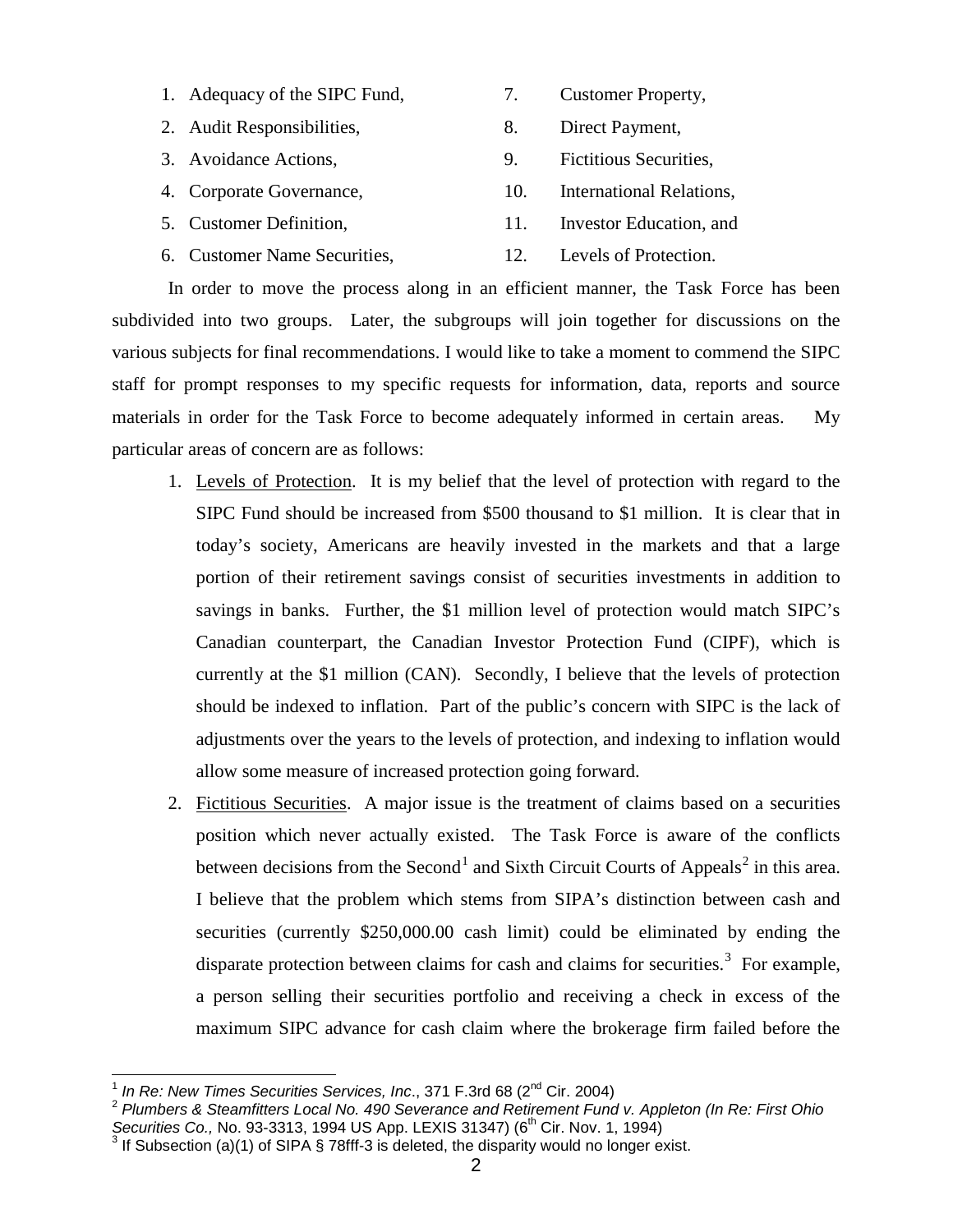check was cashed, would be limited to the cash limitation.<sup>[4](#page-17-0)</sup> Therefore the current law may, in some cases, result in unintended and inequitable results. I would also note that the Canadian Investor Protection Fund (CIPF) eliminated a distinction between claims for cash and claims for securities in 1998. In a discussion with SIPC staff, it appears that a change in favor of eliminating the cash vs. securities distinction would not alter the risk models used by  $SIPC^5$  $SIPC^5$ .

With respect to increasing the limit to \$1 million and eliminating the cash vs. securities distinction, the banking industry and/or banking regulators could be expected to oppose such a change as there has been an apparent historical progression of matching levels of FDIC protection to SIPC limits even though the operation of FDIC insurance is completely different to the operation of SIPC as a securities replacement vehicle. Certainly discussions with the Securities & Exchange Commission (SEC), Treasury, Federal Reserve Board and views of the industry (SIFMA) and other authorities would be appropriate.

- 3. Increase the Line of Credit from Treasury. Considering the explosive growth of the markets and investor participation therein since the enactment of SIPA and the expected continuation of growth in the securities markets, a change in coverage to \$1 million cash or securities and indexed to inflation may require an increase in the line of credit from Treasury. The Task Force has requested the staff of SIPC to review the effect of protections at the \$1 million level. It is my personal feeling that a line of credit of \$5 billion matched with reserves of \$5 billion would be appropriate going forward. At the current level of assessments, it will take a number of years to reach those levels. However, I believe those levels to be realistic and planning for them should begin now.
- 4. Assessments. Prior to enactment of the Dodd-Frank Wall Street Reform and Consumer Protection Act (Dodd-Frank Act), assessments by SIPC had a floor of \$150.00 with a maximum of .25% of revenues. The SIPC staff has also informed the Task Force that there are some SIPC members under the new Dodd-Frank Act who now pay zero assessments.<sup>[6](#page-17-2)</sup> It is my belief, as well as other members of the Task

<span id="page-17-0"></span> $<sup>4</sup>$  Investors do not routinely accumulate cash with a broker and an investor's position is only "caught" in a</sup> cash position when the brokerage firm fails.

<span id="page-17-1"></span> $5$  It is my understanding that the sufficiency of the SIPC Fund Analysis is premised upon paying each claim up to the maximum limit for securities.

<span id="page-17-2"></span> $^6$  Due to deductions for expenses, etc., in some cases, certain broker-dealers, based on net operating revenues, now pay zero due to elimination of any floor for assessments.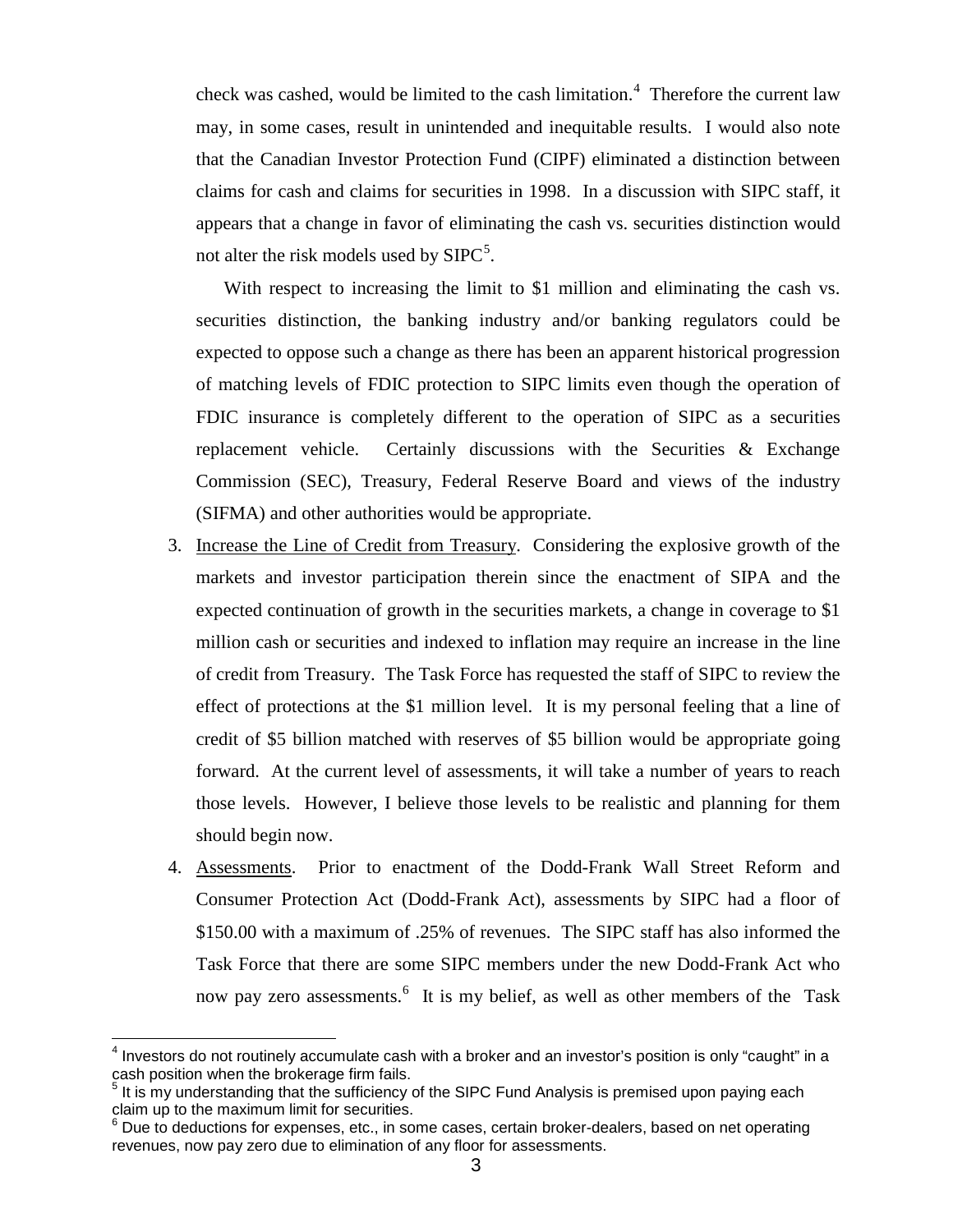Force, that there should be a minimum assessment of some amount. I believe that minimum amount should be at least \$1,000.00 and preferably in the range of \$2,000.00 to \$2,500.00. Based on information from the SIPC staff, SIPC receives about 80% of the assessment revenue from the larger firms and at current levels it will take approximately 5 years for the fund to reach the current target of \$2.5 billion. I was surprised to learn that in computing assessments that revenues on mutual funds are not included. I am of the opinion that since all investors benefit from SIPC protection, that revenues on mutual funds should be included for assessment purposes as well.

Regardless of the target level that the Task Force recommends or what target level of funding for SIPC is finally adopted, any time that a target level is reached, there should be another determination of whether assessments are adequate based on the current level of investors assets in the market and whether new targets should then be considered. Also, it appears to me that the current arrangement with the Treasury for a line of credit, which is a term loan, should actually be a revolving loan in order to ensure continuity and flexibility in the ability of SIPC to protect investors where and when needed.

5. Investor Education Efforts. It is clear that there is a general public misconception that SIPC is some type of insurance, akin to FDIC insurance for banks. It is also clear in SIPC's application of the law that SIPA was not intended to be insurance for fraud, but only for replacing cash, as well as securities missing from customer accounts not connected to the actual value of investment into the securities purchased or believed to have been purchased, and not based on a risk of loss fundamental. If Congressional intent is to change SIPC into FDIC type insurance-based protection, then the parameters of the level of funding would change. The misconception has been historically exacerbated by references to FDIC as a comparison and by the broker-dealer community who tout the SIPC protection levels. Education initiatives to correct the misconception have proven to be inadequate. Therefore, I would suggest that to seriously educate investors with an understanding as to what levels of protection are available and the true nature of SIPC protection, a constant and systemic notification (education) effort will be required. I would suggest that every brokerage account statement that is sent to investors include a page or a section that clearly underscores what SIPC is and is not. I would also suggest that it include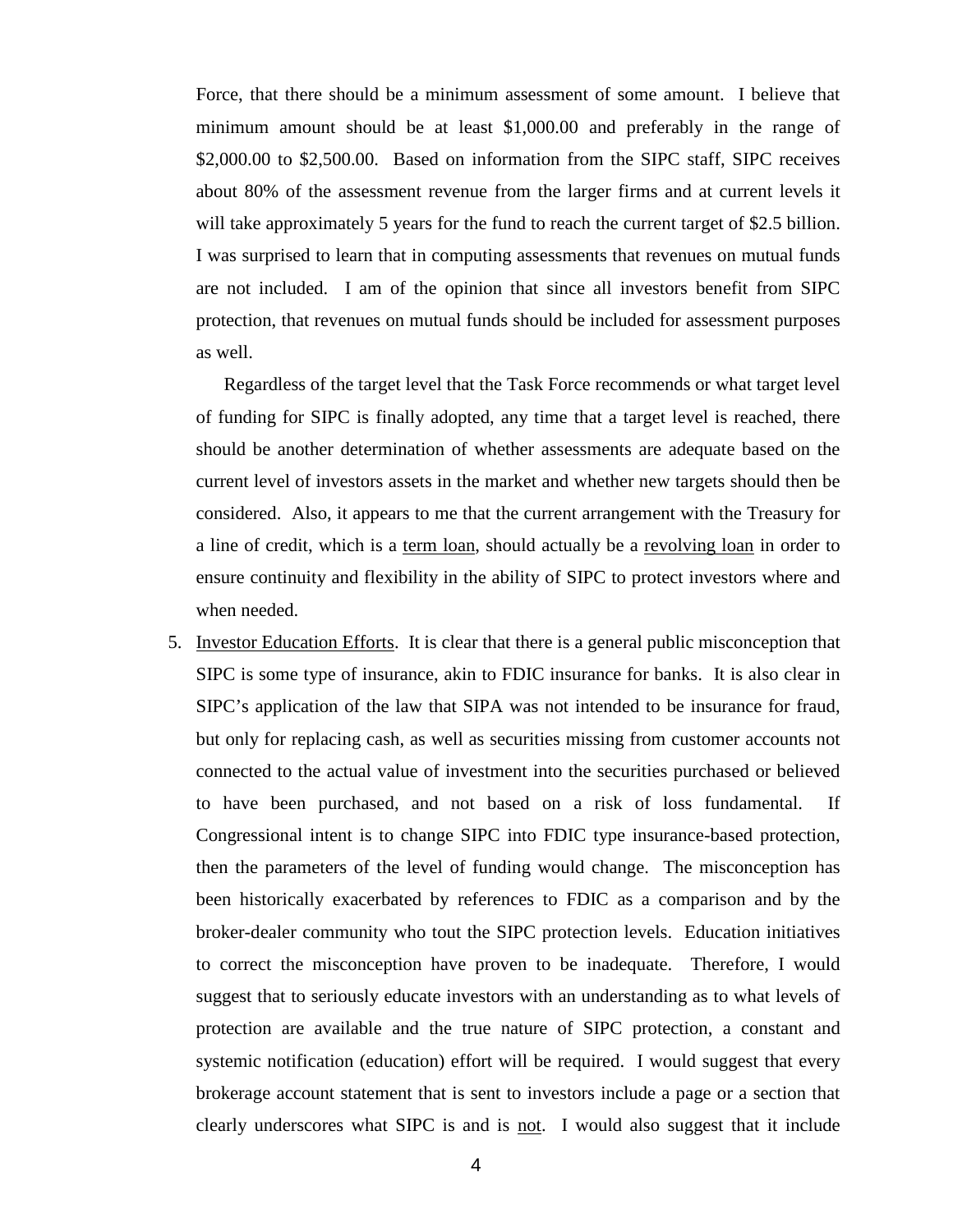examples which change every quarter so that the public can see what to expect or not to expect from SIPC. The fact of the matter is that television advertisements, public presentations and newspaper reports are one-shot efforts that will not overturn a history of belief and expectation. I would also not recommend an insert into the account statements as they have a tendency to be discarded, instead, every account statement would have a portion of a page dedicated to SIPC coverage. It may take several years of constant message delivery to reverse the current tide of misconception. This is not to say that elimination of other types of investor education is desirable. However, for true education, the repetitive nature of account statement receipt should assist in disseminating correct information of the purpose and role of SIPC. I am also aware that SIPC does not have the power or authority to require this type of account statement inclusion and the matter would have to be implemented through the SEC and FINRA.

#### Response to Issues Presented in the Subcommittee's Invitation of September 16, 2010:

In the September 16, 2010 invitation to appear before this Subcommittee, there were certain issues that the panelists were invited to address. I will respond to them in the order presented.

> 1. Whether the SIPC board should include a representative of the Securities  $\&$ Exchange Commission (SEC) and what, if any, other modifications to the government structure may be appropriate. It is my understanding that SIPC reports to the SEC by way of required records and reports, as well as the filing of an audited annual report, and that SIPC must obtain SEC approval for changes to its operational rules and bylaws. Although I see little harm in having an SEC representative on the SIPC board, caution should be exercised. It appears that since SIPC, in essence, reports to the SEC, an SEC representative could possibly exercise undue influence over the board in its recommendations or positions which may, in some instances, become a conflict of interest. It appears that the question of an SEC representative should be addressed to an expert on corporate governance for a determination of possible conflicts in this area. In any case, an SEC representative should continue to attend each SIPC board meeting as an observer or adviser, which I am advised is currently done.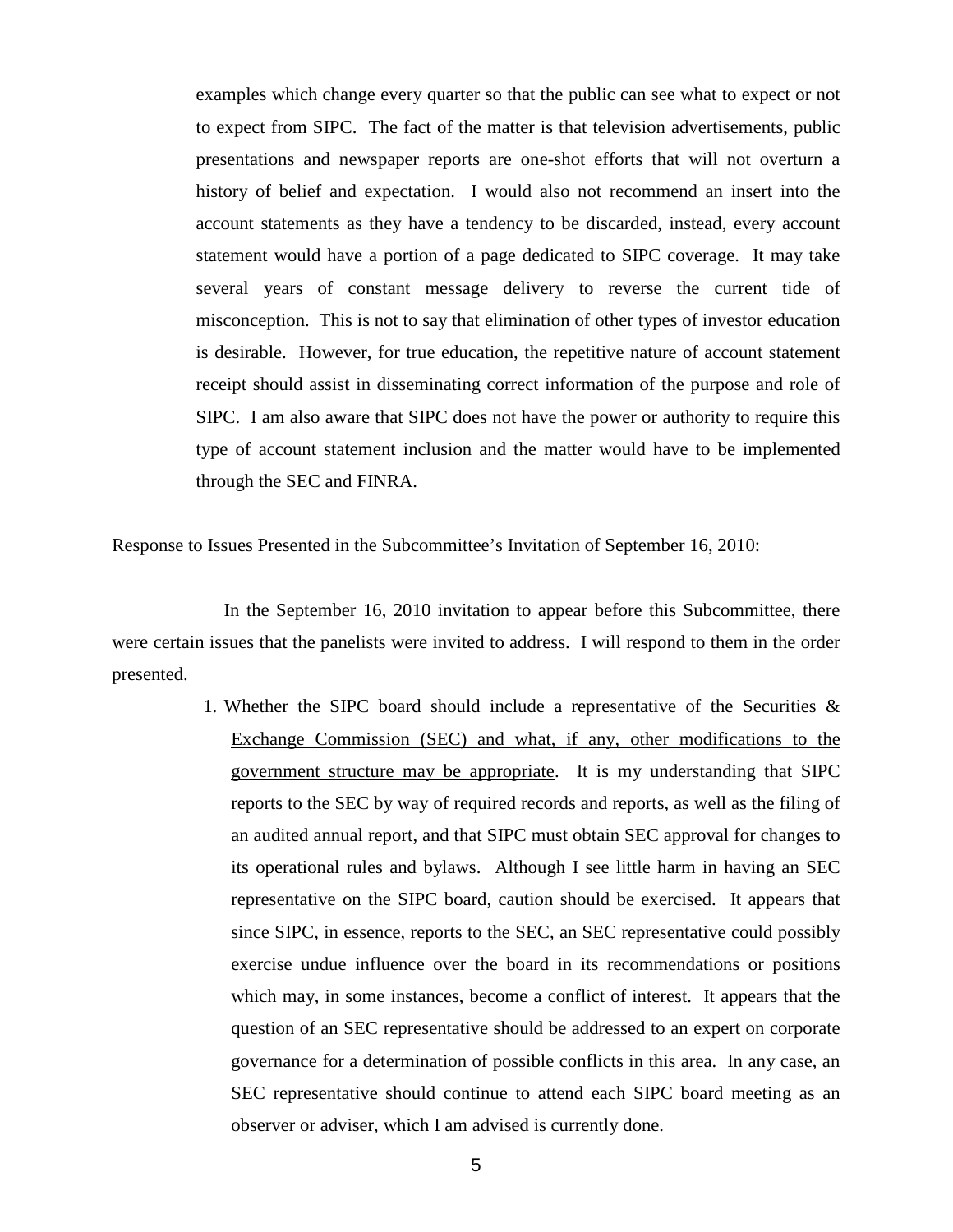- 2. Whether the statutory minimum balance of the SIPC Fund should be adjusted in light of the recent increase in the target balance, and if so, explain how it should be adjusted. As I mentioned earlier, I believe the balance in the fund should be adjusted substantially upwards given the effect that a major case may have on SIPC's reserves. According to the SIPC staff, the former \$1 billion balance has historically proved adequate to meet the requirements of SIPC cases, however, it is my belief that in light of the growth of the securities industry, plans should be made for a larger target and that is why I have recommended a target of \$10 billion, composed of \$5 billion in reserves and \$5 billion revolving line of credit. I have no mathematical formula for this opinion. However, by increasing the coverage amount to \$1 million, essentially a doubling of the current \$500,000.00 limit, and looking at the possibility of the potential impact of future fraud cases, it appears prudent to be prepared so that assessments over time will be realistic and that the balance of the fund is also increased over time.
- 3. Whether any trustee appointed by SIPC should also be subject to bankruptcy court approval and whether trustees appointed in civil liquidations have been as efficient and effective as those appointed under similarly sized non-SIPC liquidations. It is my understanding that the bankruptcy court appoints the trustees in SIPC cases and that there must be a designation that the trustees are "disinterested parties". The Task Force has asked for further information from the SIPC staff on the history of trustee appointments and details on liquidations. This information will be studied as discussions continue.
- 4. Whether the standard to file a SIPC claim is too low and whether it results in frivolous claims that slow down the liquidation proceedings or otherwise creates an expectation on behalf of the customers that their claim is bona fide. I think it can be reasonably assumed that when people file claims with regard to any type of action, they believe they are entitled to some recompense. From that point of view there is a possibility that filing a SIPC claim creates an expectation, however, limiting a potential claim may cause greater harm in that the claimant who fails to file a timely claim but was eligible will be barred from recovery. From a public policy point of view it appears that encouraging investors to file a claim when they think they have a claim is preferable than trying to eliminate claims on the front end and then discovering that some with viable claims have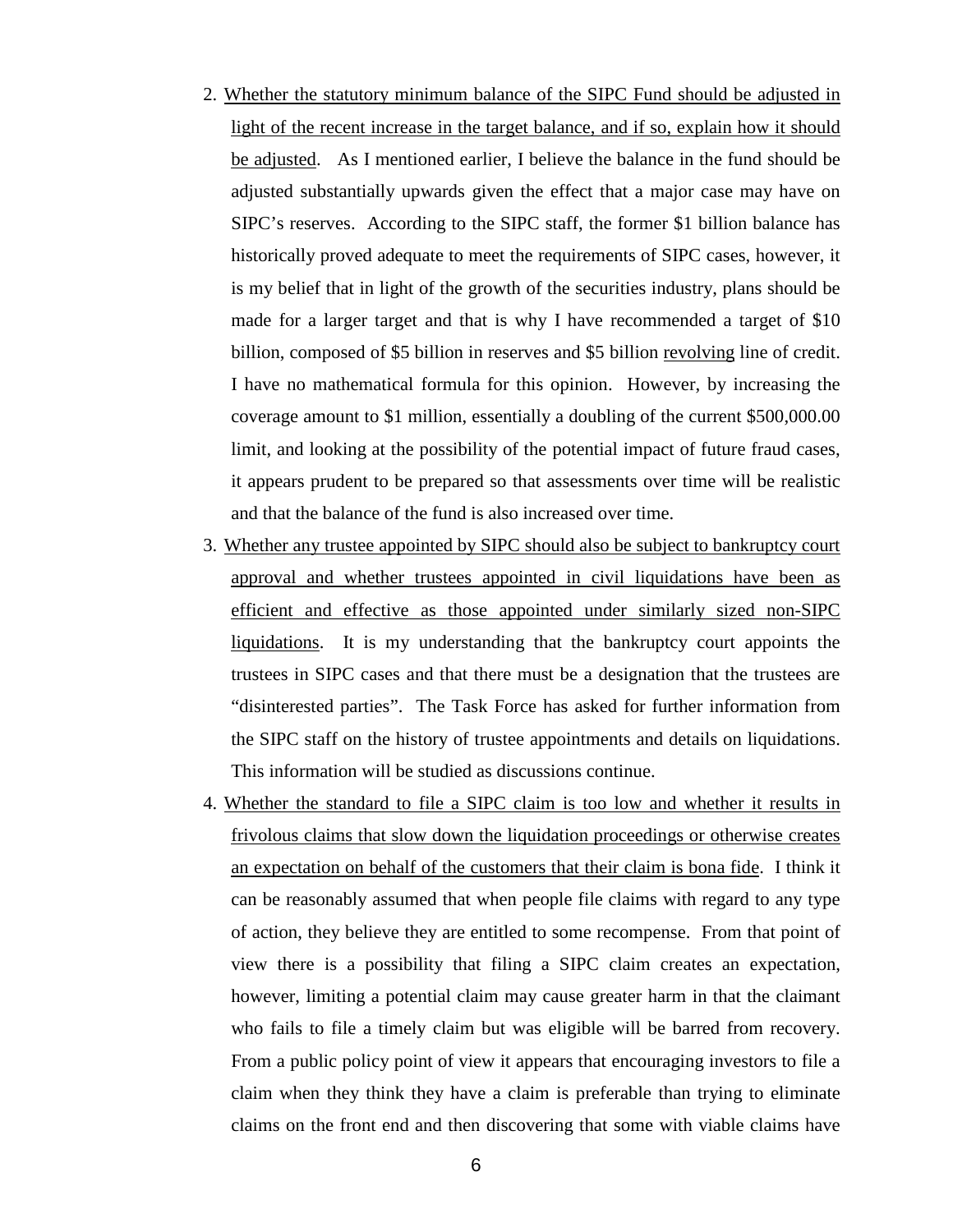not filed. Since this is a fine line, I would err on the side of encouraging anyone who believes they have a claim to make the appropriate filing. Although this may result in an increase in time and perhaps costs, covering the universe of potential claimants is preferable to inadvertently leaving someone eligible out of the claims process. We are advised by staff that they have no historical indication that there have been a large number of frivolous claims in SIPA proceedings. Understanding that the *Madoff* situation may be unique, the *Madoff* matter may be an exception to the general rule.

- 5. Whether SIPA's direct payment procedures result in an efficient and effective way to return customer property and whether and how such criteria ought to be modified. In discussions with the SIPC staff and reviewing SIPC's direct payment procedures, it is my opinion that the direct payment procedures appear to be efficient and effective in returning customer property.<sup>[7](#page-21-0)</sup> I have suggested to the Task Force that the direct payment amount threshold should be increased  $8$  to utilize the efficiency of the direct payment procedures. The Task Force is currently discussing what that proper amount should be and I have recommended that the Task Force consider \$2 million as the appropriate amount.
- 6. Whether the statutory definition of a customer eligible for SIPC coverage remains relevant given indirect investing increases via retirement plans and hedge funds. The Task Force has had initial discussions with regard to indirect investors. It is my opinion that certain retirement plans are appropriate for customer eligibility. I am unsure with respect to the hedge fund arena due to the nature of hedge fund investing, including lack of transparency, lack of oversight and higher risk strategies. However, this matter is on the agenda for further discussion with the Task Force. The Task Force is also aware that certain pension plans and employee benefit plans have been covered by FDIC and NCUA on a passthrough basis since  $1978$  $1978$  $1978$ .<sup>9</sup> The limitation is that each beneficiary could only receive the "present vested and ascertainable interest of each beneficiary". Issues concerning deferred compensation plans and non-bank covered pension

<span id="page-21-0"></span> $7$  SIPC records indicate that the direct payment procedure has been used in 35 of the 204 proceedings since  $1978$ .

<span id="page-21-1"></span>Current law authorizes use of out-of-court direct payment procedure where aggregate claims are less than \$250,000.00 [15 U.S.C. '78fff-(4)(a)].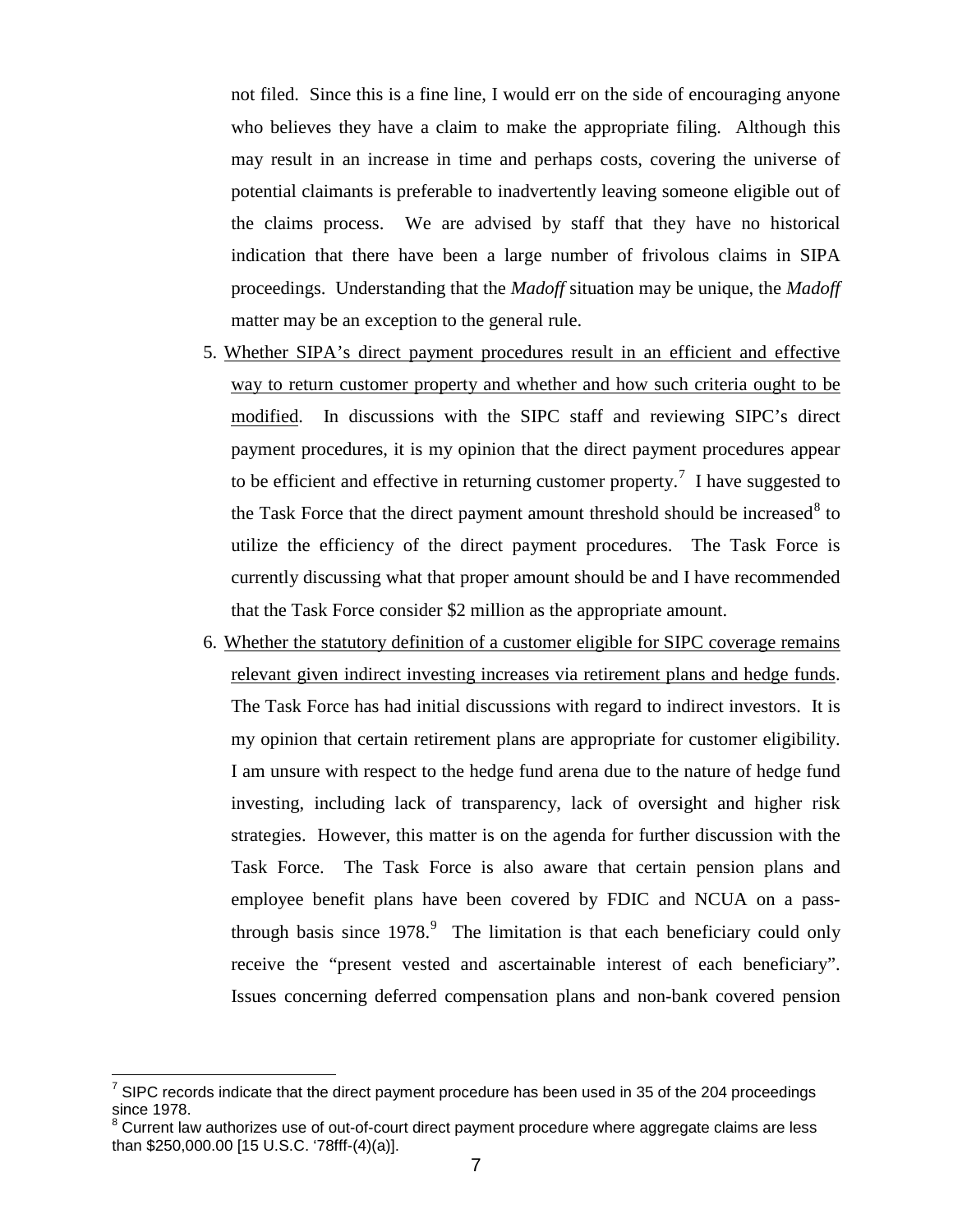funds are issues for Task Force discussion. It appears to me that pension plans and employee benefit plans matching those covered by FDIA and FCUA would be appropriate for protection under SIPA.

7. Whether and how SIPA's definition of customer property should be amended in light of the changing nature of customer arrangement with their broker-dealer, including account balances tied to client commission agreements and innovative investment vehicles such as security based swaps and to-be-announced security transactions. There is a substantial difference between individual retail investors and large institutional investors (including large sophisticated investors) who have interrelated and complex agreements with brokerage firms. Clearly the original intent of SIPA in 1970 was protection of the retail market and it appears that the complex relationship investment arrangements implicit in the question were not contemplated at the time. While this area deserves study, truly sophisticated investors, especially institutional investors, are in most cases a different type of investor and therefore it may be appropriate for these non Main Street large investors to be subject to a different standard than traditional SIPA protected investors.

8. Whether and how SIPA's definition of "net equity" should be revised to address situations whereby a customer statement from their broker-dealer does not agree with the broker-dealer's books and records and the extent to which customers should be entitled to rely on a statement they have received. Historically, customers net equity has been determined by the securities position shown on the customer's account statements. And again, historically, the account statements would show accurately the transactions that occurred, but the securities were then missing. In most cases, where statements are received the securities positions that had been purchased at the customer's instructions are accurate and those securities are expected to be in their accounts. It is a different matter, however, when securities positions are fictitiously created, as in the *Madoff* case. The Madoff customers expected that the money given to Madoff would be placed in legitimate trading circles. Concocting account statements with 20/20 hindsight is more akin to the type of Ponzi and pyramid schemes

 $9$  Allowing for each beneficiary of a pension, profit sharing plan (401(d) of IRS Code) or individual retirement account (408(a) of IRS Code) – FDIA amended in 1991 to allow for 457 plans (deferred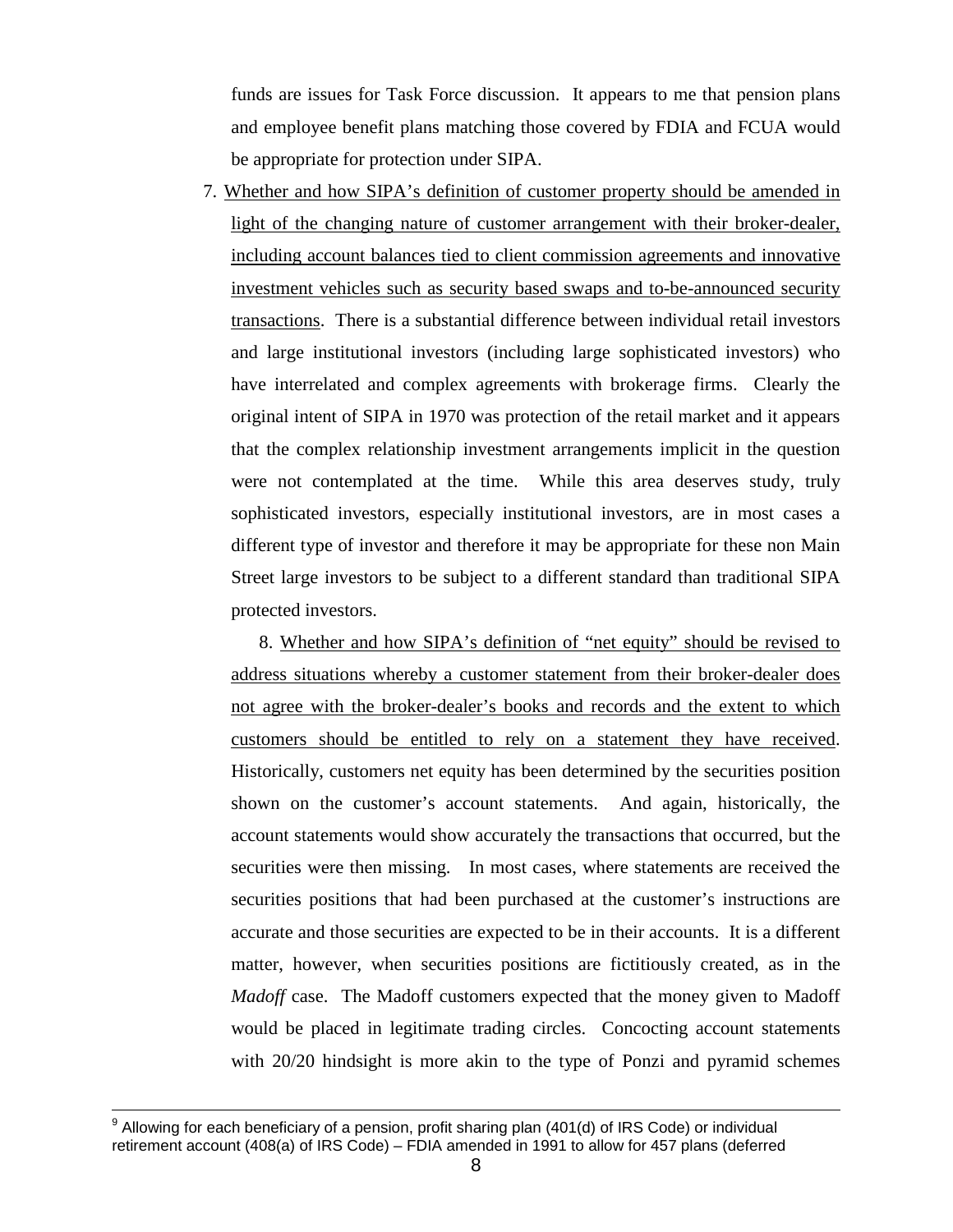generally seen by state regulators in which no SIPC member is involved. The vast majority of these cases which occur on an alarmingly frequent basis cause the same monumental damage to individual investors as any *Madoff* or *Stanford* case. These situations have generally been handled through the cash-in cash-out method of calculating equity. In the 15 years my office has been handling cases involving Ponzi, pyramids and other schemes outside the SIPC arena, most cases only return pennies on the dollar with the assets marshaled through a receivership and distributed based on a cash-in cash-out basis. Where there are inflated account statements, they do not reflect actual cash in but a promise of expectation computed retroactively or completely fabricated. Where there are insufficient assets to pay all parties, the most fair determination has been to compute all cash in, all distributions out, resulting in the net loss, then determining the pro rata basis for payments of whatever assets have been marshaled. This is significantly different than a customer who directs a broker to buy a specific security, the trade is paid for and the broker sends a false confirmation. In a non-SIPC covered fraud, this would be of no effect since there is no coverage for said transaction. However, under SIPA, the customer's net equity would be the market value of the security the broker should have purchased that the customer actually paid for and the broker-dealer lied about having purchased. SIPC would then obtain the security in the marketplace or credit the customer with the actual market value as of the appropriate filing date. Utilizing the last inflated account statement would give a preference to earlier investors while disenfranchising later investors. It should be noted that the timevalue of the funds is not considered in the non-SIPA cases generally handled by the states. Most Ponzi schemes do not last for decades, are relatively short in time and therefore the time value interest differential is generally not significant. It is my understanding that the SEC has taken a position with regard to the *Madoff* case that the calculations could include a factor with regard to time value or time equivalent (constant dollars)<sup>10</sup>. It would appear that each case would have to be reviewed for a determination based on the amount of investments and the time that the fraud was ongoing. I would respectfully suggest, based on our

<span id="page-23-0"></span>compensation plans) and certain non-profits.

 $\overline{a}$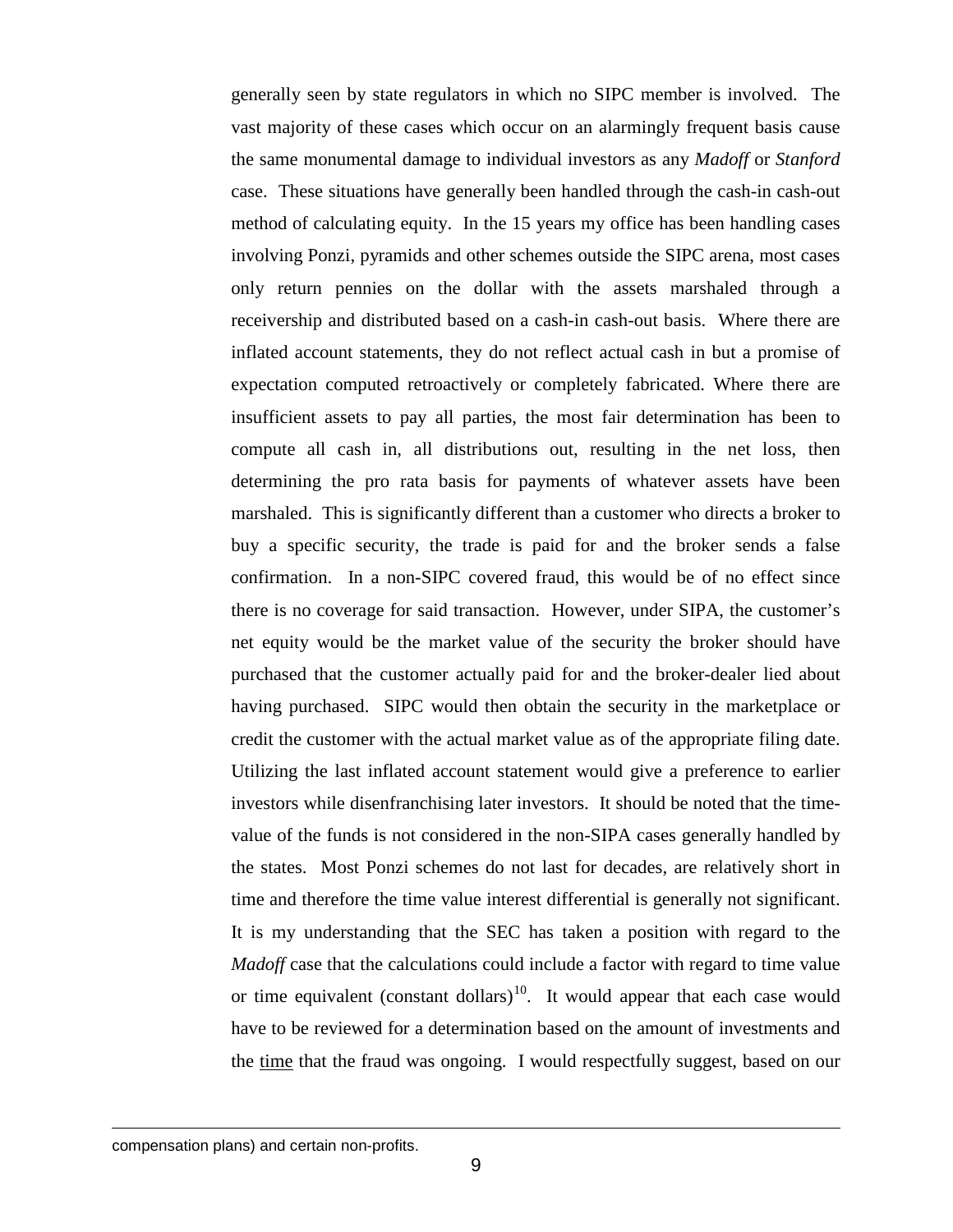history of cases and prosecutions involving Ponzi schemes, that generally the cash-in cash-out is the most equitable method in most cases. However, cases involving a situation of long-standing ongoing fraud could consider a cash-in cash-out and a factor of time value or time equivalent conversion, *except* that each investor's claim should be measured from a date certain, whereupon an inflation factor would be applied. This type of time value of money approach appears to require a statutory change to SIPA as this variable treatment is not recognized under current law.

Judging from the complexity and duration of certain current Ponzi schemes, some flexibility in the SIPA rules and SIPC administration is due to be considered and should be reviewed by the Task Force.

9. Whether the requirement for SIPC to pay interest on customer named securities and customer property not distributed within 60-days of filing the SIPA Liquidation Application is an effective way to ensure that customer claims are properly satisfied. In discussions with the SIPC staff, it appears that the issue of substantial delays rarely arises. We are advised that the typical liquidation involves a transfer to a solvent brokerage. However, provisions requiring SIPC to pay interest on property not distributed within 60-days may not be much of a motivating factor to encourage customer claims to be paid promptly and, further, could add to the complexity of the payment calculation. Questions may arise as to when the 60-days begin to run, or, if claimant waits until the end of the six month period to file a claim. Also, it appears that, in general, interest is not paid on bankruptcy claims. For these reasons, I believe a provision for the payment of interest would not effectively ensure claims are satisfied more efficiently. On the other hand, one issue to be considered is that under state law if an improper sale of securities has occurred or where a recission is ordered by the state securities regulator, each state may apply a statutory rate of interest. For example, in Alabama, a recission of a transaction order or a buy-back includes a 6% interest factor. Other states will have varying amounts of statutory interest. Whether this has any practical value in a SIPC claims situation has not yet been discussed by the Task Force.

<sup>&</sup>lt;sup>10</sup> U.S. House Committee on Financial Services, Subcommittee on Capital Markets – Testimony of Mr. Michael Conley, Deputy Solicitor, U.S. SEC, December 9, 2009.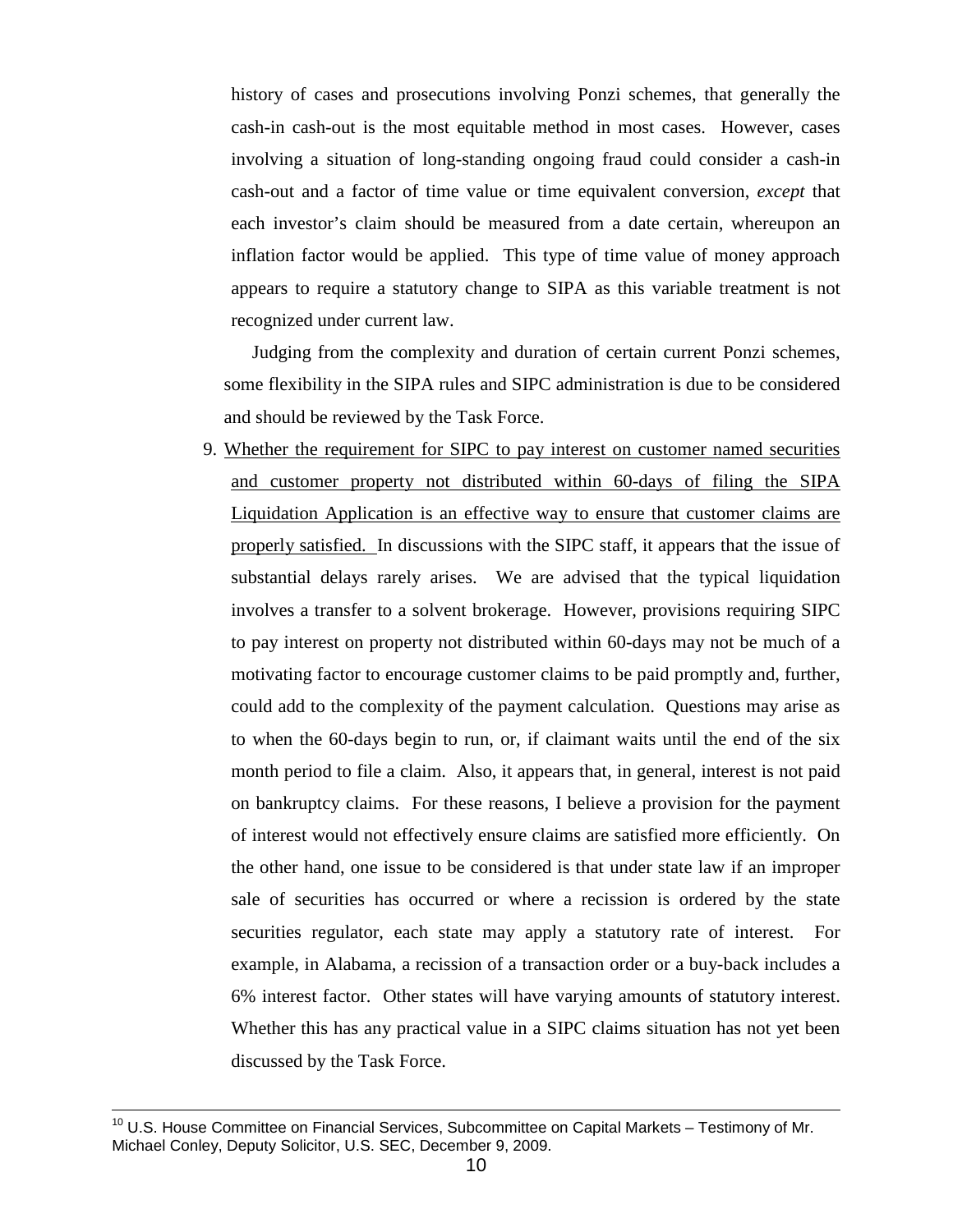- 10. Whether the avoidance powers granted to a trustee in a SIPA liquidation should differ from US Bankruptcy Code. The US Bankruptcy Code has been a primary vehicle with regard to determining avoidance powers and setting precedents. I see no reason to create a separate system for SIPA liquidations that differ from the US Bankruptcy Code. Not only will a different system cause confusion, but considering there is a national system in place under the US Bankruptcy Code, uniformity with respect to avoidance powers would be preferable. At the present time, the Task Force has this matter under consideration and after further discussion I believe a recommendation will be made.
- 11. Whether the mechanics for informing investors about the existence of and protections afforded by SIPC should be altered. The issue with regard to investor education and the existence and levels of protection afforded by SIPC was discussed earlier and I would refer the Subcommittee back to Page 4 of this paper.
- 12. Whether the private sector could provide primary coverage in the event that SIPA was modified to eliminate and replace SIPC's coverage with a requirement for broker-dealers to obtain private coverage comparable to the coverage currently provided by SIPC and whether excess SIPC coverage by the private sector is appropriate. For all practical purposes, a meaningful broker blanket bond does not exist with respect to fraud claims. A number of brokers have minimal capital requirements to begin with. Problems will exist as to whether or not the broker who has placed itself in financial jeopardy would continue the blanket bond and whether the damage, already done to investors, would have any real recompense. Without a central entity, such as SIPC, the "coverage" is only as good as the insurance company behind the blanket bond, assuming that it remains in effect and generally, in the business community, fraud claims are either not covered or vigorously defended. I do not believe this would be a practical approach and in the current environment, private insurers are generally not interested in selling this type of coverage. If available, the cost could be prohibitive to most brokers thereby reducing the competitive nature of the industry. This is not an area that I have studied in any great detail and would leave to others more qualified to comment, however replacing SIPC which a private sector insurer does not appear workable or desirable.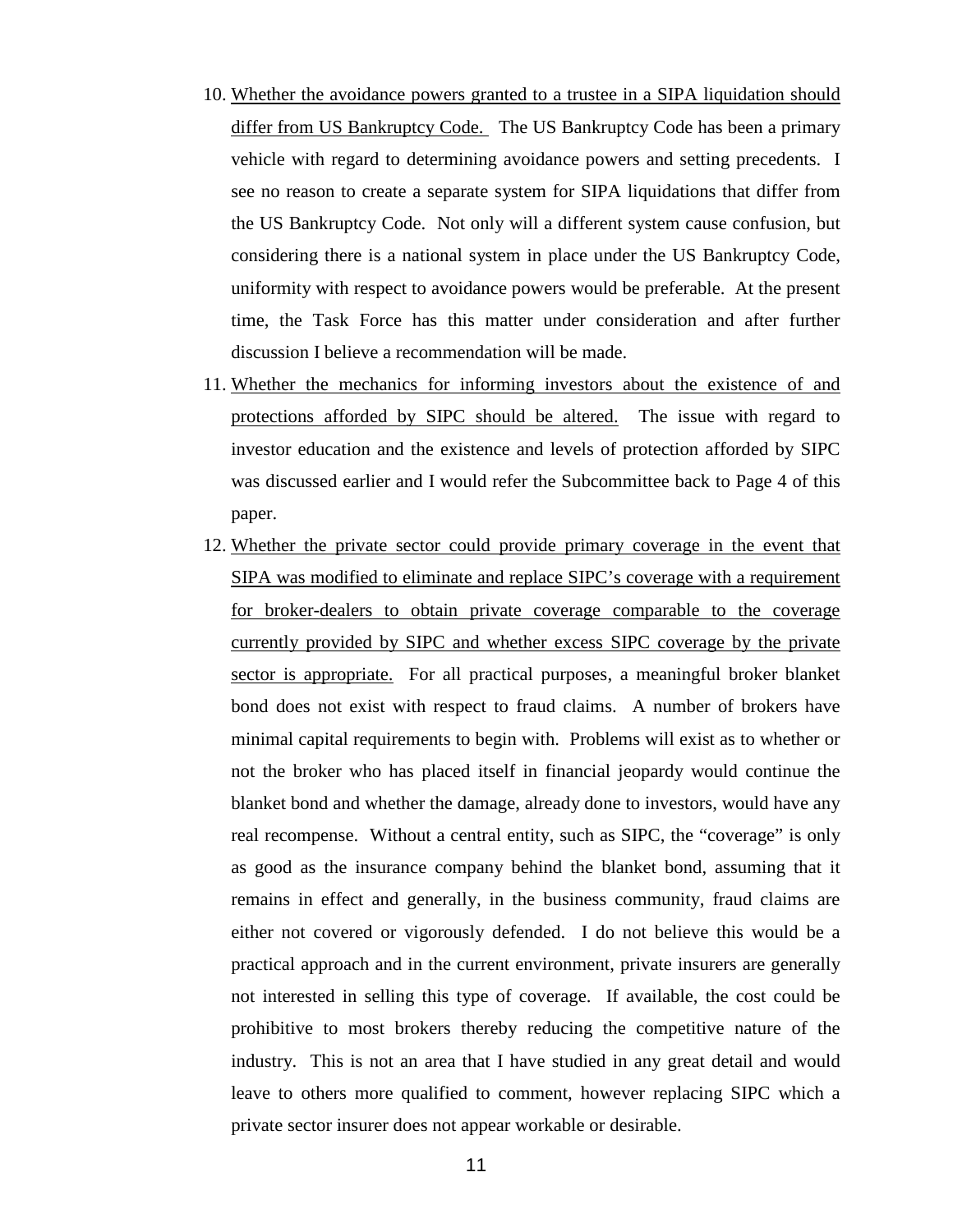- 13. Whether the capital adequacy rules for broker-dealers are sufficient to prevent significant customer losses. In my experience as a state regulator, the capital rules are generally insufficient to cover losses. This is an area for SEC and FINRA to utilize their experience to consider the capital rules in light of today's environment and issue a report and recommendation. In a situation where fraud exists or other obligations such as an award in arbitration that has not been paid, there is generally insufficient capital to cover those customer losses.<sup>[11](#page-26-0)</sup>
- 14. Whether investment advisers should be scoped into and subject to assessments under SIPA or a similar protection regime. In general, investment advisers do not hold customer assets, as the assets and the transactions involving those assets are held at a broker-dealer who would be a SIPC member. In light of the current switch of a significant portion of the investment adviser population from SEC to state level, the question by the Subcommittee has prompted my office to undertake a review of the activities of those investment advisers, between \$25 million and \$100 million, to determine the differences in their operations with respect to the investment advisers we have historically regulated (those under \$25 million). I expect to share the results of my staff's examination with the Task Force. Until such time of the determination as to whether or not this is a significant issue, I am reserving an opinion.

# International Relations.

In addition to the above discussion, I have been requested by the Task Force to look at SIPC's involvement in international relations. For a number of years I have been honored to represent NASAA<sup>[12](#page-26-1)</sup> at the International Organization of Securities Commissions (IOSCO) and the Council of Securities Regulators of the Americas (COSRA). From 2004 through 2009 I served as a U.S. Delegate as an expert on securities fraud to the United Nations Committee on International Trade and Law (UNCITRAL). In reviewing SIPC's activities, it is apparent that SIPC has taken a more active role in international affairs as broker-dealers increasingly have overseas affiliates or subsidiaries, and, as demonstrated by the failure of Lehman Bros., these overseas affiliates and subsidiaries can have world-wide implications. The questions being asked by the Task Force include:

<span id="page-26-0"></span> $11$  Please also see related discussion in Item 12 above.

<span id="page-26-1"></span><sup>12</sup> NASAA (International Securities Administrators Association) is a voluntary association whose membership consists of 67 state, provincial and territorial securities administrators in the 50 states, the District of Columbia, Puerto Rico, the U.S. Virgin Islands, Canada, and Mexico.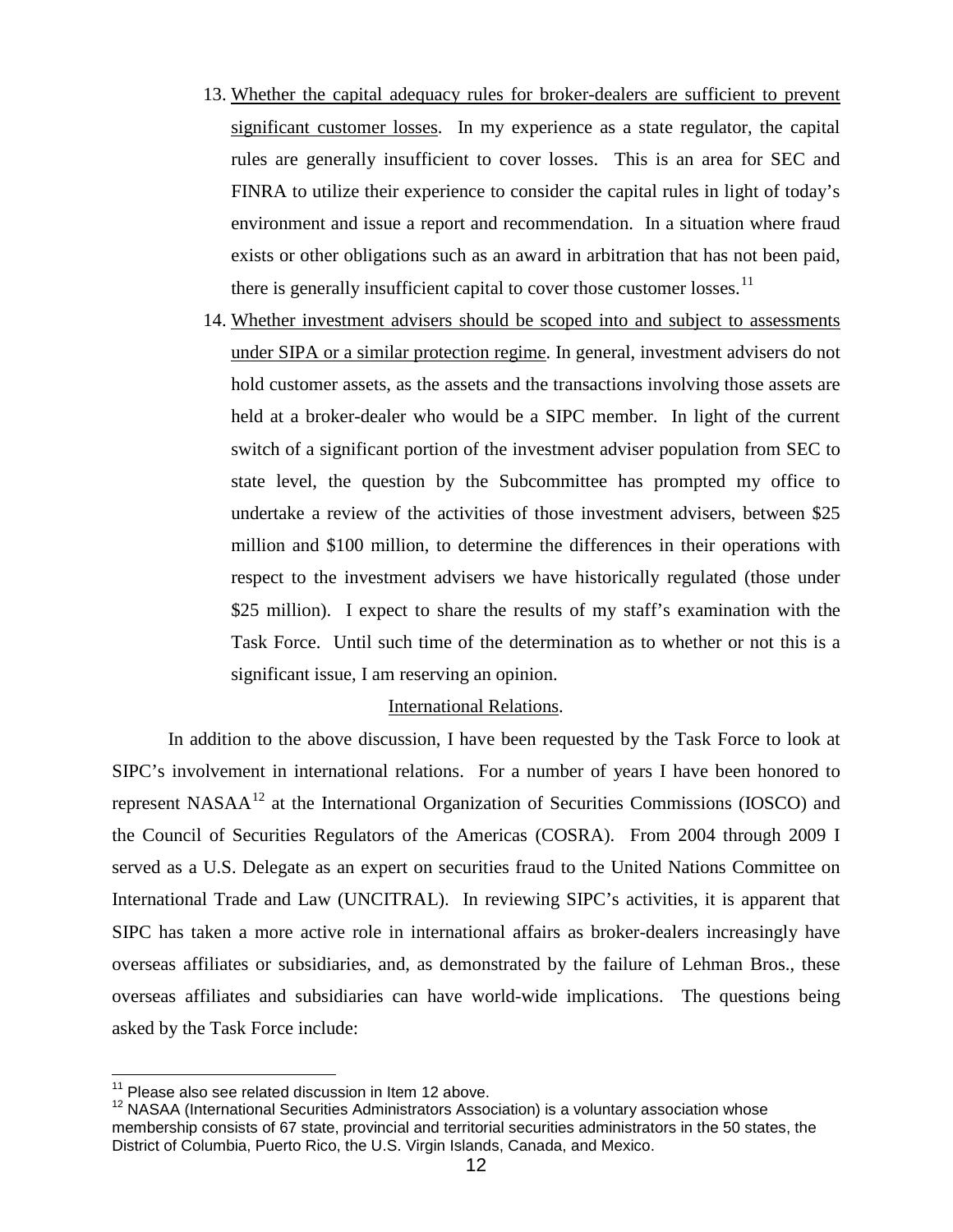- 1. "Does SIPA adequately protect customers in the event of the insolvency of a member which is a multi-national corporation?"
- 2. "How can membership in an international association of investor protection agencies be used effectively?"
- 3. "What lessons can be learned from the liquidation of Lehman Bros., Inc.?"

SIPC's records show that it has entered into Memoranda of Understanding with a number of foreign regulators, including the Financial Services Compensation Board (United Kingdom), Canadian Investor Protection Fund, Securities and Futures Investor Protection Center (Taiwan), Korea Deposit Insurance Corporation, China Securities Investor Protection Fund Company, Ltd., and Egyptian Investor Protection Fund. Recently SIPC has joined IOSCO as an auxiliary member. The SEC is the primary member of IOSCO for the United States, followed by the North American Securities Administrators Association (NASAA) as an affiliate member, FINRA as an affiliate member, and SIPC as an auxiliary member beginning in 2009. Current discussions are underway concerning creation of a new organization to deal exclusively with investor protection in the context of cross-border financial intermediary collapse. It is therefore appropriate for SIPC to enter discussions with the Secretary General of IOSCO concerning a new international association of investor protection entities. There appears to be preliminary interest from the IOSCO Secretariat in the creation of this entity under the auspices of IOSCO. Such an international cooperation mechanism could formulate and develop policies as:

- 1. Formal rules on cross-border protection issues,
- 2. Create a dispute resolution mechanism with a team of experts available,
- 3. Develop a platform for exchange of information, and
- 4. Establish cooperative principles.

Work towards development of an international forum has already begun through the efforts of Mr. Chen Gongyan, Chairman of the China Securities Investor Protection Fund Corporation and a member of the Task Force. Discussions with SIPC to build an international cooperation mechanism were brought about primarily due to the *Lehman Bros*. case and Chairman Gongyan has indicated his willingness to co-sponsor an international forum together with SIPC and the Canadian Investor Protection Fund. Communications with the IOSCO Secretary General are underway to organize an open forum to discuss the issues and determine protocols for creation of such an international organization. Work in this arena is extremely preliminary and is subject to a number of factors, including relevant application of law to cross